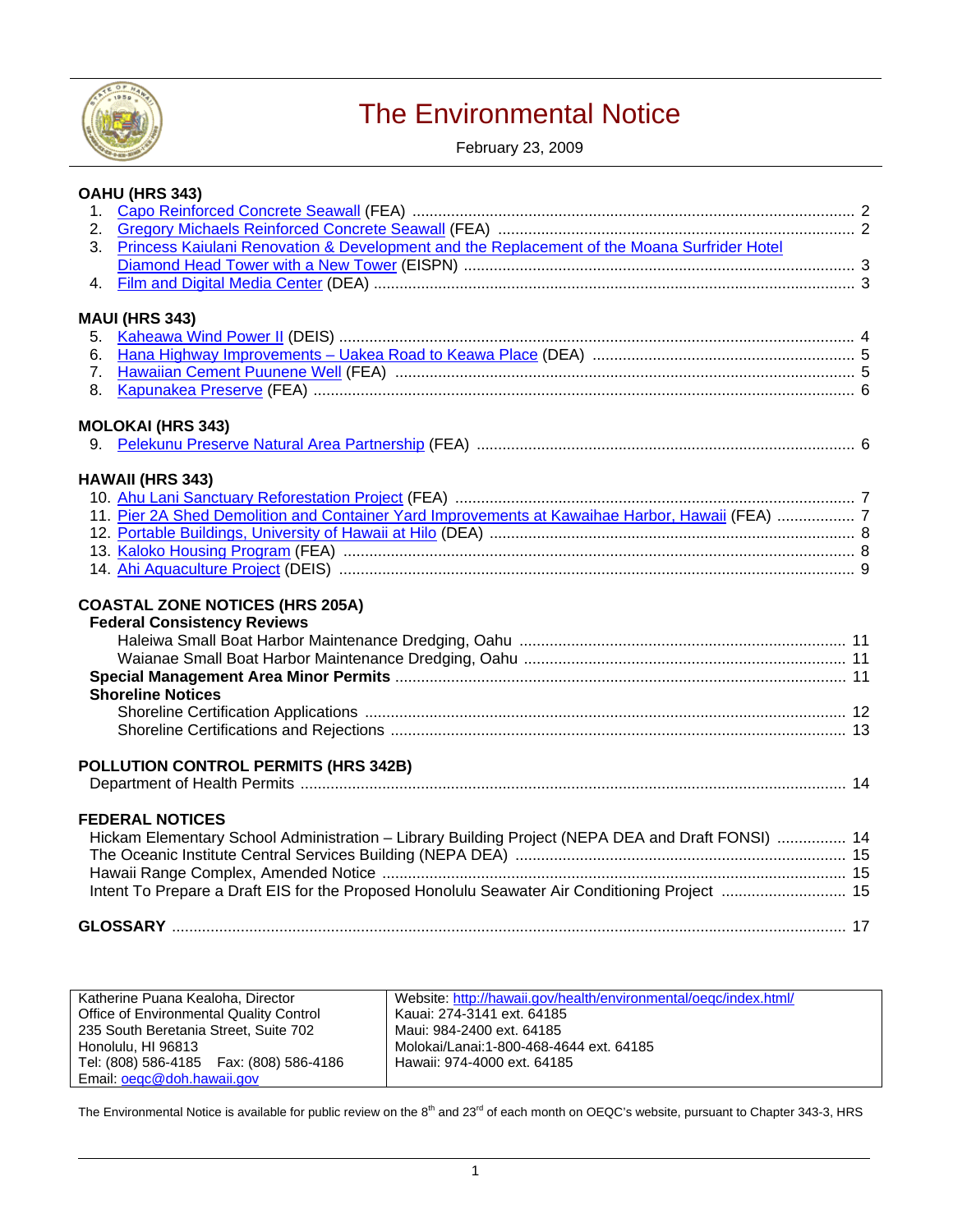# **OAHU (HRS 343)**

### **1. [Capo Reinforced Concrete Seawall](http://oeqc.doh.hawaii.gov/Shared%20Documents/EA_and_EIS_Online_Library/Oahu/2000s/2009-02-23-OA-FEA-Capo-Seawall.pdf) (FEA)**

| Island:            | Oahu                                                                                                                                                                   |
|--------------------|------------------------------------------------------------------------------------------------------------------------------------------------------------------------|
| District:          | Waialua                                                                                                                                                                |
| TMK:               | $6 - 8 - 10:20$                                                                                                                                                        |
| <b>Applicant:</b>  | Gary Capo, 1948 Valley Park Avenue, Hermosa Beach, CA 90254                                                                                                            |
| Approving          |                                                                                                                                                                        |
| Agency:            | City and County of Honolulu, Department of Planning and Permitting, 650 South King Street, 7 <sup>th</sup><br>Floor, Honolulu, HI 96813. Contact: Ann Asaumi, 768-8020 |
| <b>Consultant:</b> | Analytical Planning Consultants, Inc., 928 Nuuanu Avenue, Suite 502, Honolulu, HI 96817.<br>Contact: Don Clegg, President, 536-5695                                    |
| <b>Comments:</b>   | FEA accepted by the Approving Agency. There is no comment period                                                                                                       |
| <b>Permits:</b>    | Shoreline Setback Variance, Building, Zoning Variance or Zoning Adjustment                                                                                             |

The applicant is seeking after-the-fact approval to retain a reinforced concrete seawall system with returns at the left and right property boundaries that connect with a stairway and concrete fill, and tile and concrete walls, within the shoreline setback area. The maximum height of the seawall is six feet and six inches high as measured along its exposed face from the existing beach sand. The concrete seawall forms the 61.21-foot makai boundary of the property and connects with existing seawalls on both sides of the property, for which Shoreline Setback Variance approvals are being sought for their retention.

The project site is located at 68-687 Farrington Highway and contains a single-family dwelling. The makai side of Farrington Highway along this stretch of Mokuleia is developed with single-family homes. The sand beach along this portion of the Mokuleia coastline has a history of erosion. The 9,906-square-foot lot has lost approximately 3,005 square feet of land to erosion.

The project proposal will require approval of a Shoreline Setback Variance, building permits, and a Zoning Variance or Zoning Adjustment.

# **2. [Gregory Michaels Reinforced Concrete Seawall](http://oeqc.doh.hawaii.gov/Shared%20Documents/EA_and_EIS_Online_Library/Oahu/2000s/2009-02-23-OA-FEA-Michaels-Seawall.pdf) (FEA)**

| Island:            | Oahu                                                                                                                                                                   |
|--------------------|------------------------------------------------------------------------------------------------------------------------------------------------------------------------|
| District:          | Waialua                                                                                                                                                                |
| TMK:               | $6 - 8 - 10:21$                                                                                                                                                        |
| <b>Applicant:</b>  | Gregory B. Michaels, 27515 Enterprise Circle West, Temecula, CA 92590                                                                                                  |
| <b>Approving</b>   |                                                                                                                                                                        |
| Agency:            | City and County of Honolulu, Department of Planning and Permitting, 650 South King Street, 7 <sup>th</sup><br>Floor, Honolulu, HI 96813. Contact: Ann Asaumi, 768-8020 |
| <b>Consultant:</b> | Analytical Planning Consultants, Inc., 928 Nuuanu Avenue, Suite 502, Honolulu, HI 96817.<br>Contact: Don Clegg, President, 536-5695                                    |
| <b>Comments:</b>   | FEA accepted by the Approving Agency. There is no comment period                                                                                                       |
| <b>Permits:</b>    | Shoreline Setback Variance, Building, Zoning Variance or Zoning Adjustment                                                                                             |

The applicant is seeking after-the-fact approval to retain a reinforced concrete seawall with a return at the left property boundary, recessed stairs, and a tile wall along the east property boundary within the shoreline setback area. The project site is located at 68-689 Farrington Highway and contains a single-family dwelling. The makai side of Farrington Highway along this stretch of Mokuleia is developed with single-family homes. The concrete seawall forms the 62-foot makai boundary of the property and connects with existing seawalls on either side of the applicant's property. The sand beach along this portion of the Mokuleia coastline has a history of erosion. The 6,428 square-foot lot has lost approximately 2,898 square feet of land to erosion. The project proposal will require approval of a Shoreline Setback Variance, building permits, and a Zoning Variance or Zoning Adjustment.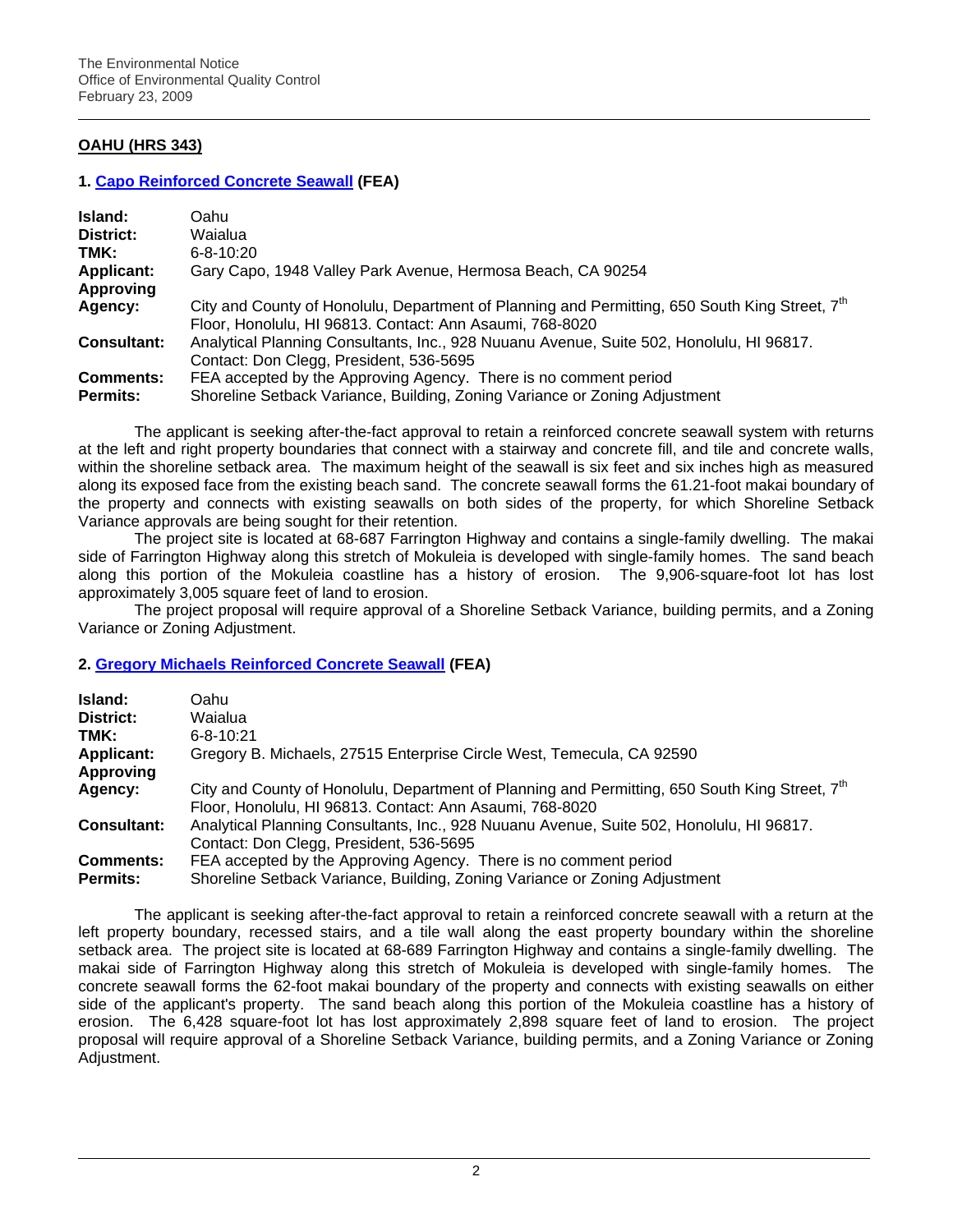#### **3. [Princess Kaiulani Renovation & Development and the Replacement of the Moana Surfrider Hotel](http://oeqc.doh.hawaii.gov/Shared%20Documents/EA_and_EIS_Online_Library/Oahu/2000s/2009-02-23-OA-EISPN-Princess-Kaiulani-Renovation.pdf)  [Diamond Head Tower with a New Tower](http://oeqc.doh.hawaii.gov/Shared%20Documents/EA_and_EIS_Online_Library/Oahu/2000s/2009-02-23-OA-EISPN-Princess-Kaiulani-Renovation.pdf) (EISPN)**

| Island:<br>District:<br>TMK:<br><b>Applicant:</b> | Oahu<br><b>Honolulu</b><br>2-6-22:1, 41 (Princess Kaiulani); and 2-6-1:12, 13 (Moana/Diamond Head Tower)<br>Kyo-ya Hotel & Resorts, LP (Kyo-ya), 2255 Kalakaua Avenue, Honolulu, HI 96816. Contact:                                                                                                                                                          |
|---------------------------------------------------|--------------------------------------------------------------------------------------------------------------------------------------------------------------------------------------------------------------------------------------------------------------------------------------------------------------------------------------------------------------|
|                                                   | Gregory Dickhens, 931-8686                                                                                                                                                                                                                                                                                                                                   |
| <b>Approving</b>                                  |                                                                                                                                                                                                                                                                                                                                                              |
| Agency:                                           | Department of Planning and Permitting, 650 South King Street, Honolulu, HI 96813. Contact:<br>Sharon Nishiura, 768-8031                                                                                                                                                                                                                                      |
| Consultant:                                       | Kusao & Kurahashi, Inc., 2752 Woodlawn Drive, Suite 5-202, Honolulu, HI 96822. Contact: Ardis<br>Shaw, 988-2231                                                                                                                                                                                                                                              |
| <b>Comments:</b>                                  | EISPN pending 30-day comment. Address comments to the Applicant, with copies to the<br>Accepting Authority, Consultant and OEQC                                                                                                                                                                                                                              |
| Permits:                                          | Planned Development-Resort, Waikiki Special District Permit (Major), Special Management Area<br>Use Permit, Shoreline Setback Variance, State Water Use Permit, Conditional Use Permit (Minor),<br>Trenching Permit, Grading Permit, Building Permit, National Pollutant Discharge Elimination<br>Permit, Shoreline Certification, Construction Noise Permit |

The applicant, Kyo-ya, proposes (i) renovation and redevelopment of the Princess Kaiulani site and (ii) replacement of the Moana Surfrider Diamond Head Tower with a new tower. The redevelopment of the Princess Kaiulani site includes upgrading the existing 666-unit Ainahau Tower, and replacing most of the remaining structures on the property, including the 474 existing hotel rooms in the Princess and Kaiulani Towers, with: (a) a new podium level development, which will include retail, food and beverage establishments, recreational amenities, lobby areas and motor court, about 100 parking spaces and other improvements related to hotel and residential uses; (b) a new 34-story Pikake Tower consisting of about 200 condo-hotel units and 70 residences; and (c) a new parking structure which will include about 649 parking spaces for the Princess Kaiulani project and the Moana Hotel, meeting space, pool, and food and beverage facilities.

The Moana Surfrider Hotel (Moana) development site includes the Surfrider Tower, the Banyan Wing, and the Diamond Head Tower. However, new development will be restricted to the portion of the site with the existing Diamond Head Tower. The existing Diamond Head Tower, consisting of 141 hotel units (built in 1952), will be replaced with a new 26-story Diamond Head Tower, consisting of about 195 hotel suites and 43 residences, retail, food and beverage, and recreational amenities, and other back-of-house facilities to serve the project. This new tower will not alter the historic Banyan Wing. The Draft EIS will address project impacts in greater detail, as well as other impacts such as those related to traffic, water demand, wastewater demand, drainage, solid waste disposal, and historical, archaeological and cultural resources.

The development at each of the sites will be constructed over a period of about 24 to 48 months. Construction is anticipated to begin once the applicant receives all of the required approvals.

# **4. [Film and Digital Media Center](http://oeqc.doh.hawaii.gov/Shared%20Documents/EA_and_EIS_Online_Library/Oahu/2000s/2009-02-23-OA-DEA-Film-Digital-Media-Center.pdf) (DEA)**

| Island:            | Oahu                                                                                                                                                                   |
|--------------------|------------------------------------------------------------------------------------------------------------------------------------------------------------------------|
| District:          | Honolulu                                                                                                                                                               |
| TMK:               | 3-1-42: por 09 and 33                                                                                                                                                  |
| Proposing          |                                                                                                                                                                        |
| Agency:            | Department of Business, Economic Development & Tourism, Hawaii Film Office, 250 South Hotel<br>Street, Suite 510B, Honolulu, HI 96813. Contact: Donne Dawson, 586-2567 |
| <b>Approving</b>   |                                                                                                                                                                        |
| Agency:            | Department of Accounting and General Services, PO Box 119, Honolulu, HI 96810. Contact: Brian<br>S. Isa. 586-0484                                                      |
| <b>Consultant:</b> | Group 70 International, Inc., 925 Bethel Street, 5th Floor, Honolulu, HI 96813. Contact: George<br>Atta. 523-5866                                                      |
| <b>Comments:</b>   | DEA pending 30-day comment. Address comments to the Proposing Agency, with copies to the<br>Consultant and OEQC                                                        |
| Permits:           | Special Management Area, Special District                                                                                                                              |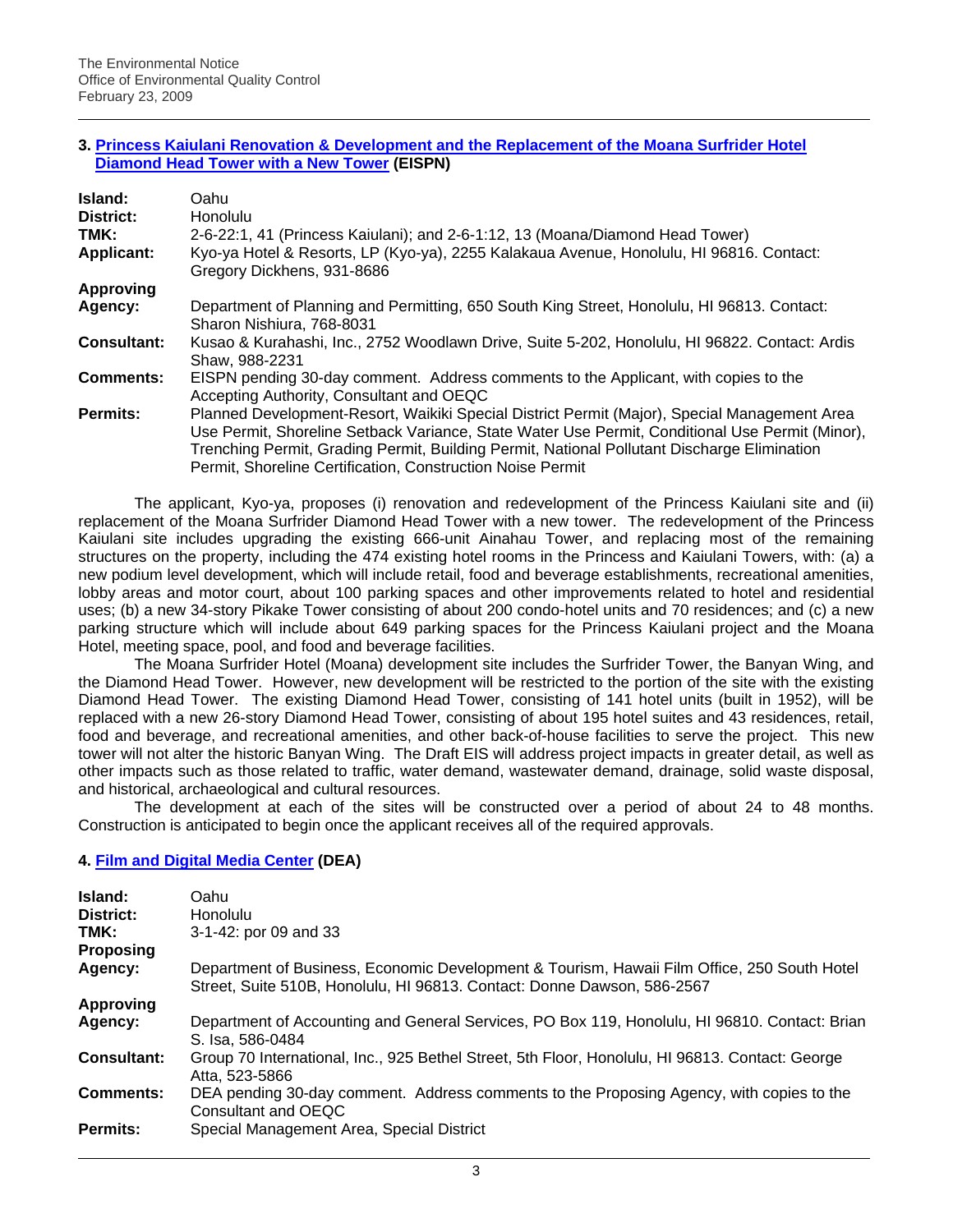The State Department of Business, Economic Development and Tourism is proposing to develop a hightech center which will function as a digital media incubator for early stage digital media startups and as an educational resource for the University of Hawaii. The project is the Film and Digital Media Center located on a portion (1.9 acres) of the existing Hawaii Film Studio near Diamond Head, Kaimuki.

The proposed Film and Digital Media Center will be a three-story structure and will take up approximately 47,730 square feet of floor area. The facility be a LEED certified facility and will consist of soundstages (filming), a stage mill/production facility (for constructing film sets), classrooms offices, dressing/make-up rooms, dubbing/editing rooms, a computer hub, equipment storage, lobby and a cafe with a small kitchen. The project also proposes to demolish the Existing Soundstage No. 1 and the four existing office buildings (A, B, C, and D) in the project area. The Film and Digital Media Center will replace the existing Soundstage No. 1, and the area where the four office buildings are currently located will be landscaped with grasscrete and kept as open space for overflow parking. Additional site and surface improvements, including realignment of the exiting parking areas and construction of a previously approved 2-story parking structure at the site of the existing 100-stall parking lot, will support parking, loading and circulation requirements.

No significant impacts are anticipated from the proposed development. Construction-related traffic, air, and noise impacts will be short-term in nature.

The acceptance of a Final EA is required for the project as it utilizes State funds and is located on State lands. A Finding of No Significant Impact (FONSI) is anticipated.

# **MAUI (HRS 343)**

### **5. [Kaheawa Wind Power II](http://oeqc.doh.hawaii.gov/Shared%20Documents/EA_and_EIS_Online_Library/Maui/2000s/2009-02-23-MA-DEIS-Kaheawa-Wind-Power.pdf) (DEIS)**

| Island:<br>District:<br>TMK: | Maui<br>Lahaina<br>$4 - 8 - 01:01$ and $3 - 6 - 01:14$                                                                                        |
|------------------------------|-----------------------------------------------------------------------------------------------------------------------------------------------|
| <b>Applicant:</b>            | Kaheawa Wind Power II LLC, c/o First Wind, 33 Lono Avenue, Suite 380, Kahului, HI 96732.<br>Contact: Noe Kalipi, 873-0111                     |
| <b>Approving</b>             |                                                                                                                                               |
| Agency:                      | Dept of Land and Natural Resources, Office of Conservation & Coastal Lands, P.O. Box 621,<br>Honolulu, HI 96809. Contact: Sam Lemmo, 587-0381 |
| <b>Consultant:</b>           | Planning Solutions, Inc., 210 Ward Avenue, Suite 330, Honolulu, HI 96814. Contact: Perry J.<br>White, 550-4483                                |
| Comments:                    | DEIS notice pending 45-public comment. Address comments to the Applicant, with copies to the<br>Accepting Authority, Consultant and OEQC      |
| Permits:                     | CDUP, NPDES NOI-C, FAA Clearance, ESA Section 10 Permit, State Incidental Take License,<br><b>PUC Approval</b>                                |

Kaheawa Wind Power II LLC is proposing to construct and operate a 21 megawatt (MW) wind power generating facility and related improvements at Kaheawa Pastures above Maalaea, Maui, Hawaii. This would be done using 14 General Electric 1.5 MW wind turbine generators (WTGs) that are nearly identical to the 20 WTGs that are already operating there.

Adverse short-term construction impacts include increased vehicular traffic, removal of existing grassland, soil erosion due to grading, noise and air emissions from construction equipment, and disturbance of habitat. Positive effects include construction expenditures and employment. Once in operation, WTGs have the potential to affect avian fauna and bats (including endangered species) and to increase sound levels in the immediate area. Mitigation measures provided for in the project's Habitat Conservation Plan will provide a net benefit to the endangered species. The project will make it possible to reduce emissions of green house gases and other air pollutants. It will also help stabilize electricity prices.

The project would not promote significant growth or changes in the character of economic activity on Maui (e.g., the opening of new industries not previously practical) that might have secondary impacts. Likewise, the project will generate only a few new long-term jobs. Hence, it does not have the ability to cause significant secondary impacts. No other projects are likely to affect these species in a way that would produce cumulative impacts.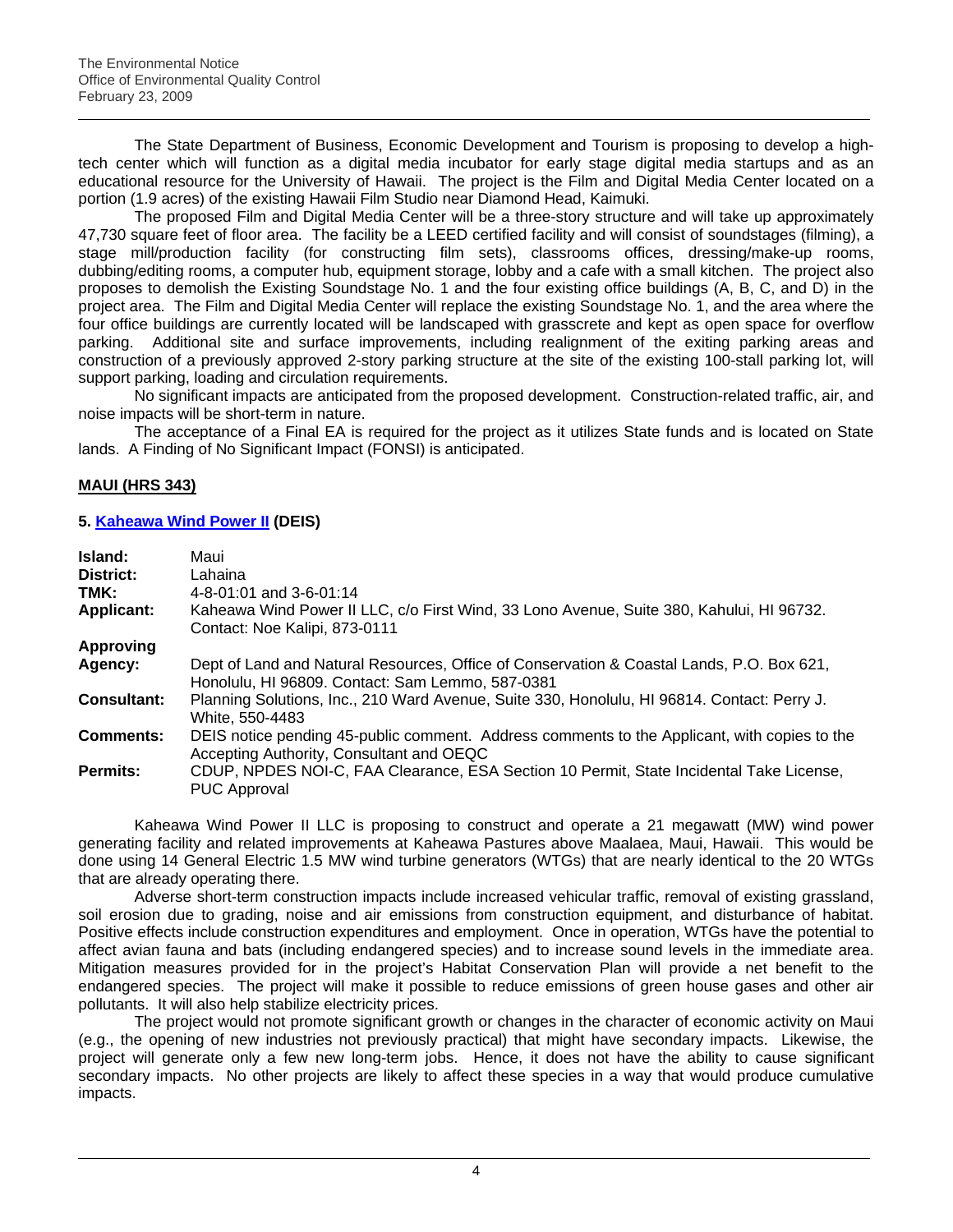# **6. [Hana Highway Improvements – Uakea Road to Keawa Place](http://oeqc.doh.hawaii.gov/Shared%20Documents/EA_and_EIS_Online_Library/Maui/2000s/2009-02-23-MA-DEA-Hana-Hwy-Uakea-Road.pdf) (DEA)**

| Island:            | Maui                                                                                                                                                                                                                       |
|--------------------|----------------------------------------------------------------------------------------------------------------------------------------------------------------------------------------------------------------------------|
| District:          | Hana                                                                                                                                                                                                                       |
| TMK:               | 2-1-4-03:09, 2-1-4-06:03                                                                                                                                                                                                   |
| <b>Proposing</b>   |                                                                                                                                                                                                                            |
| Agency:            | State Department of Transportation - Highways Division, 650 Palapala Drive, Kahului, HI 96732.<br>Contact: Charlene Shibuya, Project Manager, (Phone) 873-3535, Fax: (808) 873-3544, Email:<br>Charlene.Shibuya@Hawaii.Gov |
| <b>Approving</b>   |                                                                                                                                                                                                                            |
| Agency:            | Same                                                                                                                                                                                                                       |
| <b>Consultant:</b> | M&E Pacific, Inc., 841 Bishop Street, Suite 1900, Davies Pacific Center, Honolulu, HI 96813.<br>Contact: Diane Kodama, P.E., Phone: (808) 521-3051, Fax: (808) 524-0246                                                    |
| <b>Comments:</b>   | DEA pending 30-day comment. Address comments to the Proposing Agency, with copies to the<br>Consultant and OEQC                                                                                                            |
| Permits:           | CDUA, NPDES, Work in Right-of-Way                                                                                                                                                                                          |

 This project proposes to widen the roadway at the bridge/box culvert adjacent to the County Baseyard on Route 360 Hana Highway near the intersection with Uakea Road (MP 33.88). These improvements will provide a safer and more effective facility for public use. Proposed strategies for the project will include replacing the existing one-lane bridge with a wider, two-lane bridge. Impacts from this project will include partial or complete road closures during the construction period and impacts derived from construction activities. Partial and complete road closures will be scheduled in a manner that minimizes disruption to motorist travel. The road will be detoured around the project site so as not to affect anticipated traffic demand during times when residents are traveling to and from work or during typical sightseeing hours. Impacts resulting from construction activities will be minimized through the use of Best Management Practices such as berms, silt fences, sedimentation ponds, etc.

Construction is anticipated to occur in Fall 2009 and the project will utilize 100% State Highways funds.

#### **7. [Hawaiian Cement Puunene Well](http://oeqc.doh.hawaii.gov/Shared%20Documents/EA_and_EIS_Online_Library/Maui/2000s/2009-02-23-MA-FEA-Hawaiian-Cement-Puunene.pdf) (FEA)**

| Island:            | Maui                                                                                                                         |
|--------------------|------------------------------------------------------------------------------------------------------------------------------|
| District:          | Wailuku                                                                                                                      |
| TMK:               | $(2)$ 3-8-08:31 (por.)                                                                                                       |
| <b>Applicant:</b>  | Hawaiian Cement, Maui Concrete & Aggregate Division, P.O. Box 488, Kahului, HI 96733-6988.<br>Contact: David Gomes, 871-7004 |
| Approving          |                                                                                                                              |
| Agency:            | Department of Land and Natural Resources, Land Division, P.O. Box 621, Honolulu, HI 96809.<br>Contact: Morris Atta, 587-0422 |
| <b>Consultant:</b> | Munekiyo & Hiraga, Inc., 305 High Street, Suite 104, Wailuku, HI 96793. Contact: Colleen Suyama,<br>244-2015                 |
| <b>Comments:</b>   | FEA accepted by the Approving Agency. There is no comment period                                                             |
| <b>Permits:</b>    | Pump Installation Permit and Pump Installation Completion Certificate                                                        |

Hawaiian Cement is a construction material company supplying concrete and aggregates to Hawaii's major islands. Hawaiian Cement currently leases lands in the vicinity of the former Maui Airport in Puunene from the State of Hawaii for its rock quarry, including concrete and asphalt batching, rock crushing, and related operations. Hawaiian Cement also subleases portions of these lands to other construction material manufacturers.

Hawaiian Cement is in need of a non-drinking water supply for its day-to-day, onsite operations (e.g. dust control). In order to develop adequate non-drinking water supply, Hawaiian Cement constructed and drilled at its Puunene site an exploratory well, which was completed on June 5, 2007. Hawaiian Cement proposes to convert this existing exploratory well into a production well. The approval of a Well Completion Report Part II, as well as the granting of a water lease from the State Department of Land and Natural Resources, Commission on Water Resource Management (CWRM), will be needed to complete the regulatory process to implement the well-source. In order to secure approval from the CWRM, the Draft Environmental Assessment has been prepared since the site is located on State-owned lands.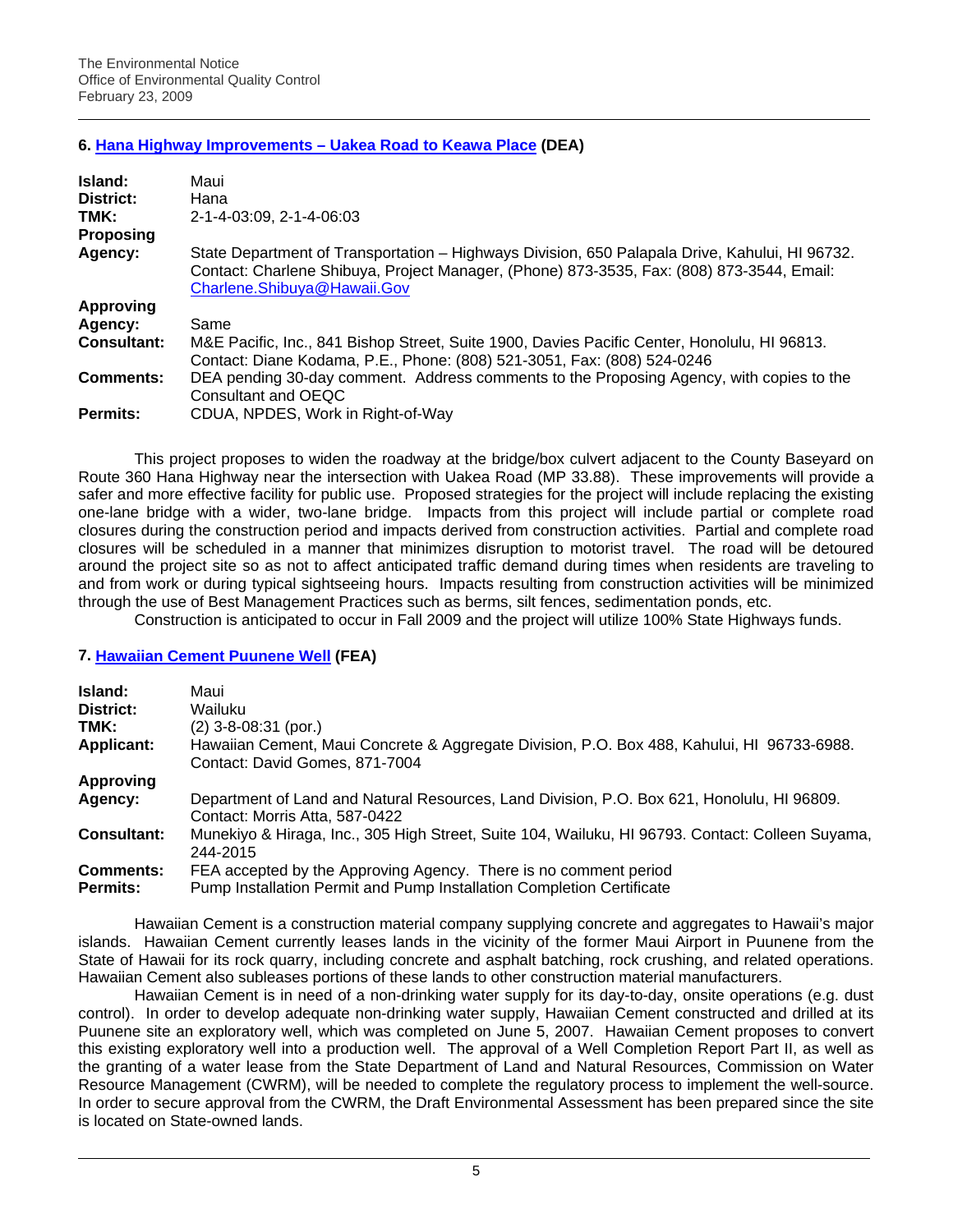# **8. [Kapunakea Preserve](http://oeqc.doh.hawaii.gov/Shared%20Documents/EA_and_EIS_Online_Library/Maui/2000s/2009-02-23-MA-FEA-Kapunakea-Preserve.pdf) (FEA)**

| Island:           | Maui                                                                                                                                                            |
|-------------------|-----------------------------------------------------------------------------------------------------------------------------------------------------------------|
| District:         | Lahaina                                                                                                                                                         |
| TMK:              | 4-4-07-01; 03; 07; and 08                                                                                                                                       |
| <b>Applicant:</b> | The Nature Conservancy, 81 Makawao Ave., Suite 203A, Pukalani, HI 96768. Contact Mark White,<br>856-7664                                                        |
| <b>Approving</b>  |                                                                                                                                                                 |
| Agency:           | Dept of Land and Natural Resources, Division of Forestry and Wildlife, 1151 Punchbowl Street,<br>Room 325, Honolulu, HI 96813. Contact: Randy Kennedy, 587-0054 |
| <b>Comments:</b>  | FEA accepted by the Approving Agency. There is no comment period                                                                                                |
| Permits:          | CDUP                                                                                                                                                            |

The Nature Conservancy (TNC) proposes to protect an approximate 1,264 acre watershed area, flora and fauna through: 1) feral ungulate control (construction of fences, surveying, trapping, snaring, eradication, strategic fencing); 2) weed control (controlling established weeds in intact native communities, re-vegetation, preventing the introduction of alien species through manual/chemical means, releasing biocontrol agents, monitoring); 3) small mammal control (studies, aerial rodenticide); 4) monitoring (monitoring transects, data gathering, aerial scouting); 5) education (educational field trips); 6) research (research, data collection); and 7) maintenance and operations (foot trails, signage, small scale shelters, small storage facilities, operations and landing of helicopters on designated Landing Zones (LZ), fires suppression programs). The TNC has the following goals and objectives over the next six years: 1) ungulate control; 2) invasive plant control; 3) small mammal control; 4) resource monitoring; 5) rare species protection and research; 6) community outreach; and 7) watershed partnerships.

Rare plants on the subject parcel include: Acacia koaia (koa'oha), Alectryon macrococcus var. micrococcus ('ala'alahuam mahoe), Alphitonia ponderosa (kauila, kauwila, oa), Argyroxiphium caliginis (eke silversword), Bobea sandwicensis, Bonamia menziesii, Calamagrostis expansa, Chamaesyce arnottiana var. integrifolia, Chamaesyce olowaluana ('akoko), Clermontia oblongifolia sbsp. Mauiensis ('oha), Colubrina oppositifolia (kauila), Ctenitis squamigera (pauoa), Cyanea glabra, Cyanea lobata subsp. lobata, Cyrtandra filipes, Cyrtandra munroi, Eurya sandwicensis (anini, wanini), Exocarpos gaudichaudii (heau), Geranium hillebrandii (nohoanu, hinahina), Hibiscus kokia ssp. Kokio (koki'o 'ula'ula), Kadua (formerly Hedyotis) Formosa, Keysseria (formerly Lagenifera maviensis)(howaiaulu), Liparis hawaiensis (Jewel orchid), Melicope orbicularis (alani), Myrsine vaccinioides (kolea), Neraudia melastomifolia (ma'aloa, ma'aloa, 'oloa), Nothocestrum latifolium ('aiea), Phyllostegia bracteata, Phyllostegia stachyoides, Platanthera holochila, Ranunculus mauiensis (makou), Santalum freycinetianum var. freycintianum ('iliahi, sandalwood). Native forest birds include: 'apapane; I'iwi; 'amakihi; and pueo. Rare Hawaiian tree snails include: Partulina perdix, P. tappaniana, P. crocea, Perdicella kuhnsi. The applicant notes that neither archeological and historical resources nor Native Hawaiian rights would be adversely affected by the proposed project.

# **MOLOKAI**

# **9. [Pelekunu Preserve Natural Area Partnership](http://oeqc.doh.hawaii.gov/Shared%20Documents/EA_and_EIS_Online_Library/Molokai/2000s/2009-02-23-MO-FEA-Pelekunu-Preserve.pdf) (FEA)**

| Island:           | Molokai                                                                                                                                                                                                                   |
|-------------------|---------------------------------------------------------------------------------------------------------------------------------------------------------------------------------------------------------------------------|
| District:         | Molokai                                                                                                                                                                                                                   |
| TMK:              | 5-4-3:32; 5-9-7:17; 5-9-6:11; 5-9-7:1, 4, 11, 14, 16, 21, 24, 30-33; 5-9-8:5, 7, 10, 12                                                                                                                                   |
| <b>Applicant:</b> | The Nature Conservancy of Hawaii, Molokai Program - PO Box 220, Kualapuu, HI 96757. Contact:<br>Kathleen Tachibana, 954-6580                                                                                              |
| <b>Approving</b>  |                                                                                                                                                                                                                           |
| Agency:           | Division of Forestry and Wildlife, Department of Land and Natural Resources, 1151 Punchbowl St.<br>Room 325, Honolulu, HI 96813. Contact: Randy Kennedy, Native Ecosystems Protection and<br>Management Manager, 587-0054 |
| <b>Comments:</b>  | FEA accepted by the Approving Agency. There is no comment period                                                                                                                                                          |
| Permits:          | <b>BLNR</b>                                                                                                                                                                                                               |
|                   | The Nature Conservancy (TNC) proposes to continue a long-term management agreement with the                                                                                                                               |

The Nature Conservancy (TNC) proposes to continue a long-term management agreement with the Department of Land and Natural Resources, Division of Forestry and Wildlife, to manage the 5,759 acre Pelekunu Preserve on the island of Molokai through the Natural Area Partnership Program (NAPP). The State's NAPP is an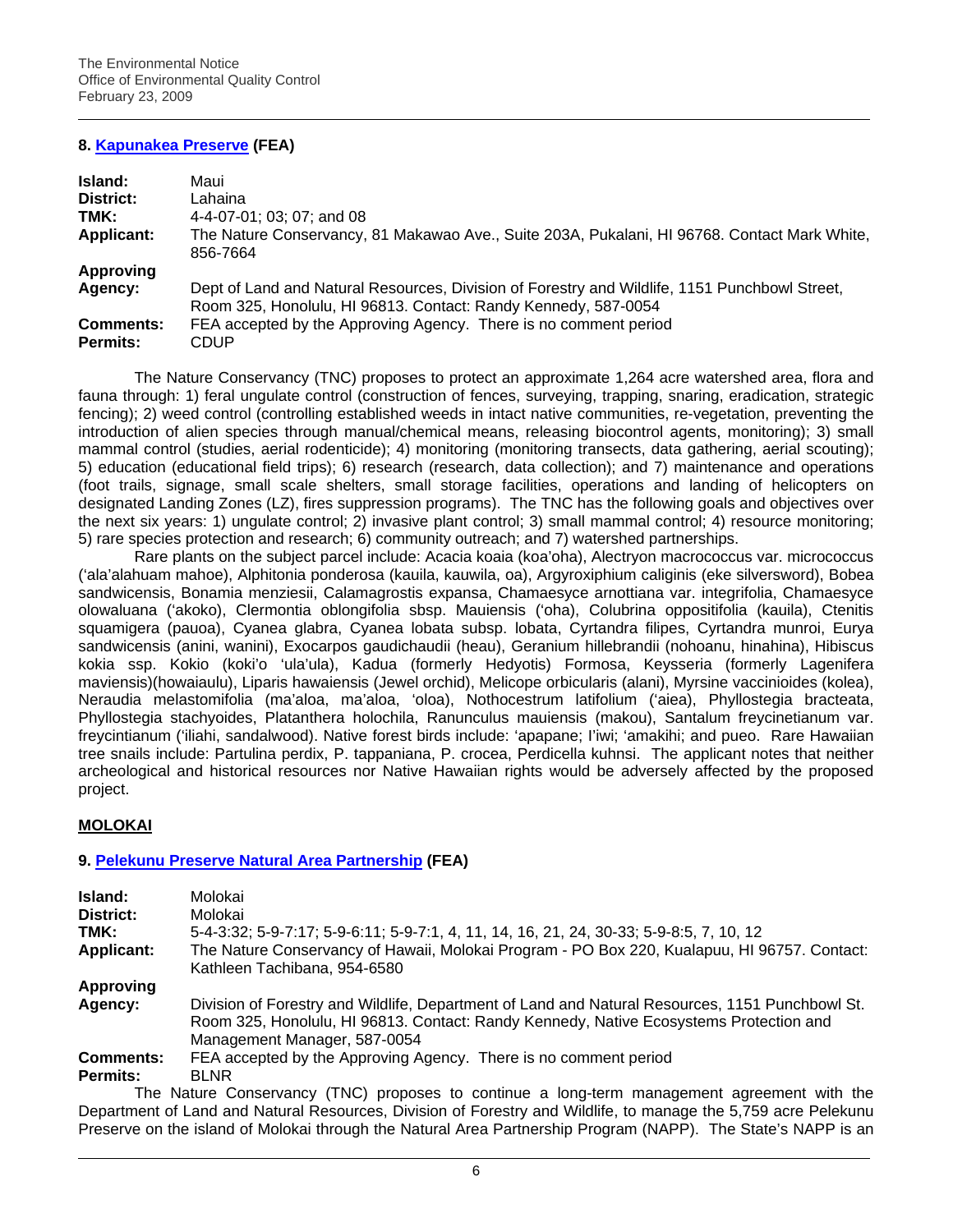innovative program that aids private landowners in the management of their native ecosystems. NAPP provides matching funds (\$2 state to \$1 private) for the management of qualified private lands.

Pelekunu Preserve contains an "exemplary" Hawaiian Continuous Perennial Stream, and coastal, lowland, and montane grassland, shrubland, and forest types. Without proactive stewardship, the preserve faces a degradation of native Hawaiian ecosystems and the possible extinction of rare and endangered Hawaiian natural communities, plants, and animals. To guard against these possibilities, the proposed management for the next six years includes feral animal control (which may include strategic fencing), invasive weed control, rare species protection, community outreach, monitoring, research and maintenance. Mitigation measures to prevent the spread of weeds, soil contamination, and effects from helicopters will be employed. Anticipated positive impacts of the proposed project include protection of native species, decreased erosion, improved waters quality, and increased public awareness of Molokai's native natural resources.

# **HAWAII (HRS 343)**

**10. [Ahu Lani Sanctuary Reforestation Project](http://oeqc.doh.hawaii.gov/Shared%20Documents/EA_and_EIS_Online_Library/Hawaii/2000s/2009-02-23-HA-FEA-Ahu-Lani-Sanctuary-Reforestation.pdf) (FEA)** 

| Island:            | Hawaii                                                                                                                                                                  |
|--------------------|-------------------------------------------------------------------------------------------------------------------------------------------------------------------------|
| District:          | Hamakua                                                                                                                                                                 |
| TMK:               | $4 - 4 - 13:10$                                                                                                                                                         |
| <b>Proposing</b>   |                                                                                                                                                                         |
| Agency:            | Department of Land and Natural Resources, Division of Forestry and Wildlife, 1151 Punchbowl<br>Street, Room 325, Honolulu, HI, 96813. Contact: Irene Sprecher, 587-4167 |
| <b>Approving</b>   |                                                                                                                                                                         |
| Agency:            | Same                                                                                                                                                                    |
| <b>Consultant:</b> | John Lindelo, P.O. Box 61449, Honolulu, HI 96839                                                                                                                        |
| <b>Comments:</b>   | FEA accepted by the Approving Agency. There is no comment period                                                                                                        |
| <b>Permits:</b>    | None                                                                                                                                                                    |

The proposed action is a long-term reforestation project funded in part by the State Forest Stewardship Program. The project will include the building of a new fence along the western boundary of the property to protect the current extent of forest resources as well as future out-planted species from managed and feral ungulates damage. The primary tree species that will be out-planted is *Acacia koa* (koa) along with a variety of native understory ground cover species. The project will involve sustainable harvest of selective trees using best management practices. Selective harvest is expected in 30 to 60 years from project initiation. A Forest Stewardship management plan has been approved by the State Forest Stewardship Advisory Committee. The proposed project is expected to produce positive benefits for the environment and local communities. Temporary impacts during the restoration period will be mitigated with the use of the Department of Land and Natural Resources' Best Management Practices.

**11. [Pier 2A Shed Demolition and Container Yard Improvements at Kawaihae Harbor, Hawaii](http://oeqc.doh.hawaii.gov/Shared%20Documents/EA_and_EIS_Online_Library/Hawaii/2000s/2009-02-23-HA-FEA-Kawaihae-Pier-2A-Shed.pdf) (FEA)** 

| Island:<br>District:<br>TMK:<br><b>Proposing</b> | Hawaii<br>South Kohala<br>(3) 6-1-03:23 (por), 36 (por), 52, and 64                                                                                                                         |
|--------------------------------------------------|---------------------------------------------------------------------------------------------------------------------------------------------------------------------------------------------|
| Agency:                                          | State Department of Transportation, Harbors Division/United States Department of Transportation<br>Maritime Division, 79 South Nimitz, Honolulu, HI 96822. Contact: Wade Takamoto, 587-1959 |
| <b>Approving</b>                                 |                                                                                                                                                                                             |
| Agency:                                          | Same                                                                                                                                                                                        |
| <b>Consultant:</b>                               | Helber Hastert & Fee, Planners, Pacific Guardian Center, Makai Tower, 733 Bishop Street, Suite<br>2590, Honolulu, HI 96813. Contact: Scott Ezer, 545-2055                                   |
| <b>Comments:</b><br><b>Permits:</b>              | FEA accepted by the Approving Agency. There is no comment period<br><b>Grading Permit and NPDES</b>                                                                                         |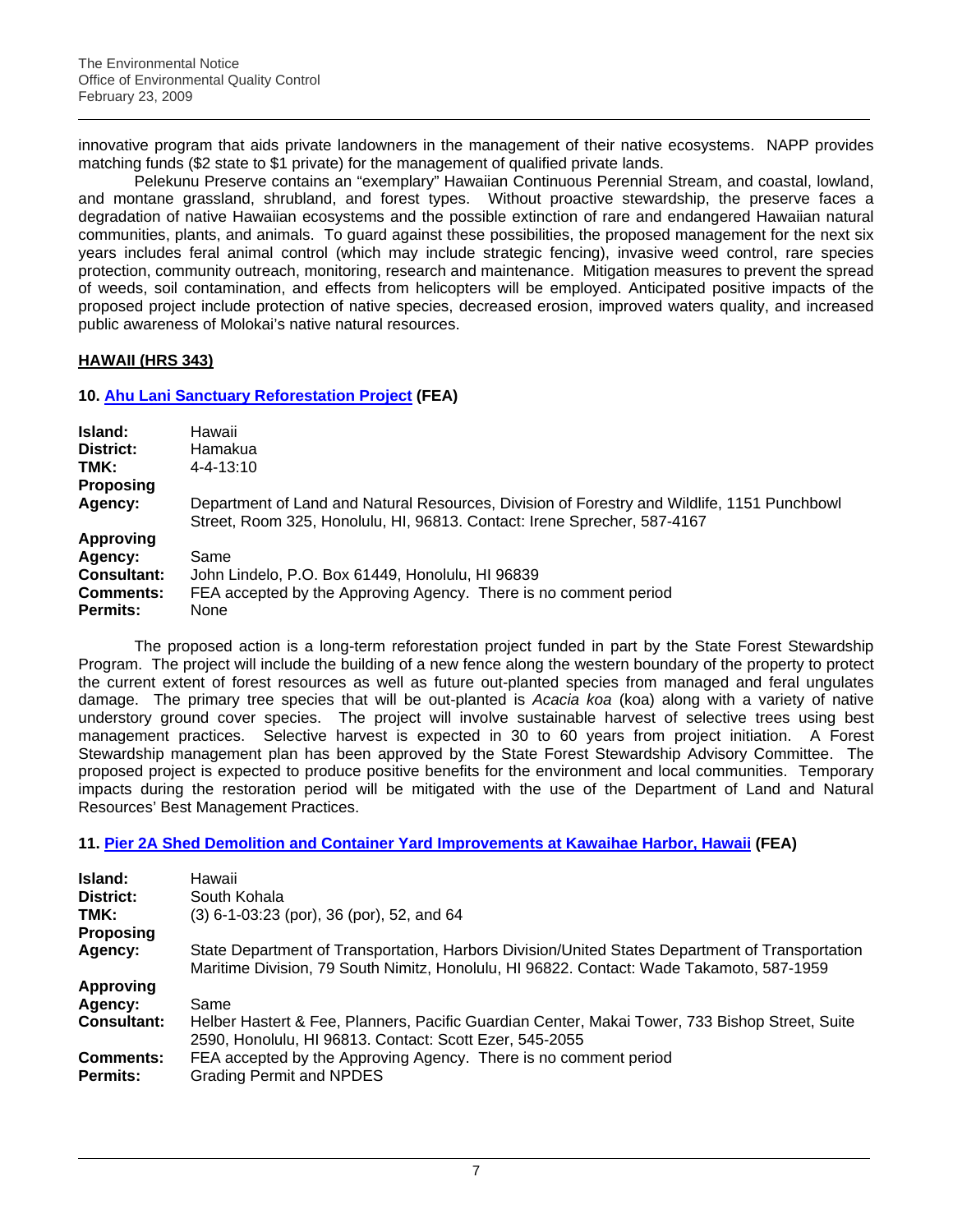The Hawaii State Department of Transportation ("H-DOT") Harbors Division, in partnership with the United States Department of Transportation (US DOT), Maritime Administration, propose minor improvements (the "Proposed Action") to Kawaihae Harbor as follows:

- Demolish and remove an Overseas Transit Shed ("OTS") at Pier 2A
- Strengthen the pavement under the old OTS footprint, and provide a smooth paved transition apron area to the adjoining container storage yard (0.7 acres)
- Pave an adjoining container chassis storage yard (3.1 acres)
- Provide utilities upgrades, including appropriate overhead lighting, and replacement of an ADA accessible restroom

Kawaihae Harbor has two commercial piers (Piers 1 and 2) with a total of 26.3 acres of cargo handling and storage areas, which accommodate both overseas and interisland cargo. This area is insufficient to meet projected needs, but sufficient land is available for expansion of these areas. Acreage requirements for efficient 2020 operations are forecast to require container yards for 21 acres of overseas cargo and 22 acres of interisland cargo, so 16.7 acres of additional cargo staging space will eventually be required.

The Pier 2A / 2B area has experienced increasing container cargo traffic loads exacerbated by the recent earthquake damage which removed Pier 1 from service. The current Pier 2A configuration, dominated by an old, centrally-located Overseas Transit Shed, is operationally inefficient, causing interference between the interisland container operations of Young Brothers, Ltd. ("YBL") and Matson Navigation Co. The Pier 2A OTS is no longer required and is an impediment to efficient loading and discharge of freight. Removal of the OTS will: (1) open up 0.7 acres in the heaviest traffic area for the unloading of interisland cargo by YBL; (2) significantly improve the container movement traffic patterns at the port, and (3) allow for utilities (especially lighting) improvements which will enhance worker safety. The follow-on paving of 3.1 acres of additional yard area will provide additional cargo staging and storage space. These actions take place on State-owned fill land, and no 4(f) lands are affected. No buildings or in-water work are proposed. No significant impacts to harbor navigation or commercial or recreational boating are anticipated.

Alternatives considered included OTS demolition and repaving the 0.7-acre OTS apron only and No Action. Potential construction period impacts include noise, fugitive dust emissions, and construction traffic. These impacts would be mitigated through implementation of best management practices. No adverse impacts are anticipated to the following resources: Geology, Climate, Topography, Soil, Flora, Fauna, Water Resources, Marine, Wetland, or Terrestrial Ecosystems, Visual Resources, or archaeological and cultural resources. Any activity which disturbs original soils would be conducted under an approved Archeological Monitoring Plan. No long-term increase in traffic is anticipated as a result of this action. The Proposed Action and alternatives are consistent with public plans, policies and controls.

Cumulative impacts were assessed by examining the project in relationship to other planned projects in the region. The Proposed Action supports interisland cargo, and does not include U.S. Army or Hawaii Superferry actions or operations, which will be covered by specialized compliance documentation. This EA was prepared under the provisions of both Hawai'i Revised Statutes ("HRS") Chapter 343, the State Environmental Impact Statement Law, and the National Environmental Policy Act of 1969, 42 United States Code (USC) §4321, as implemented by the Council on Environmental Quality regulations, 40 Code of Federal Regulations ("CFR") Parts 1500-1508. A Finding of No Significant Impact ("FONSI") has been issued for both HRS, Chapter 343, and NEPA.

# **12. [Portable Buildings, University of Hawaii at Hilo](http://oeqc.doh.hawaii.gov/Shared%20Documents/EA_and_EIS_Online_Library/Hawaii/2000s/2009-02-23-HA-DEA-Portable-Bldgs-UH-Hilo.pdf) (DEA)**

| Island:<br>District:<br>TMK: | Hawaii<br>South Hilo<br>$(3)$ 2-4-1: por 167                                                                    |
|------------------------------|-----------------------------------------------------------------------------------------------------------------|
| Proposing                    |                                                                                                                 |
| Agency:                      | University of Hawaii at Hilo, 200 W. Kawili Street, Hilo, HI 96720. Contact: Mr. Lo-Li Chih, 974-<br>7595       |
| <b>Approving</b>             |                                                                                                                 |
| Agency:                      | Same                                                                                                            |
| <b>Consultant:</b>           | Belt Collins Hawaii Ltd., 2153 North King Street, Honolulu, HI 96819. Contact: Glen Koyama, 521-<br>5361        |
| <b>Comments:</b>             | DEA pending 30-day comment. Address comments to the Proposing Agency, with copies to the<br>Consultant and OEQC |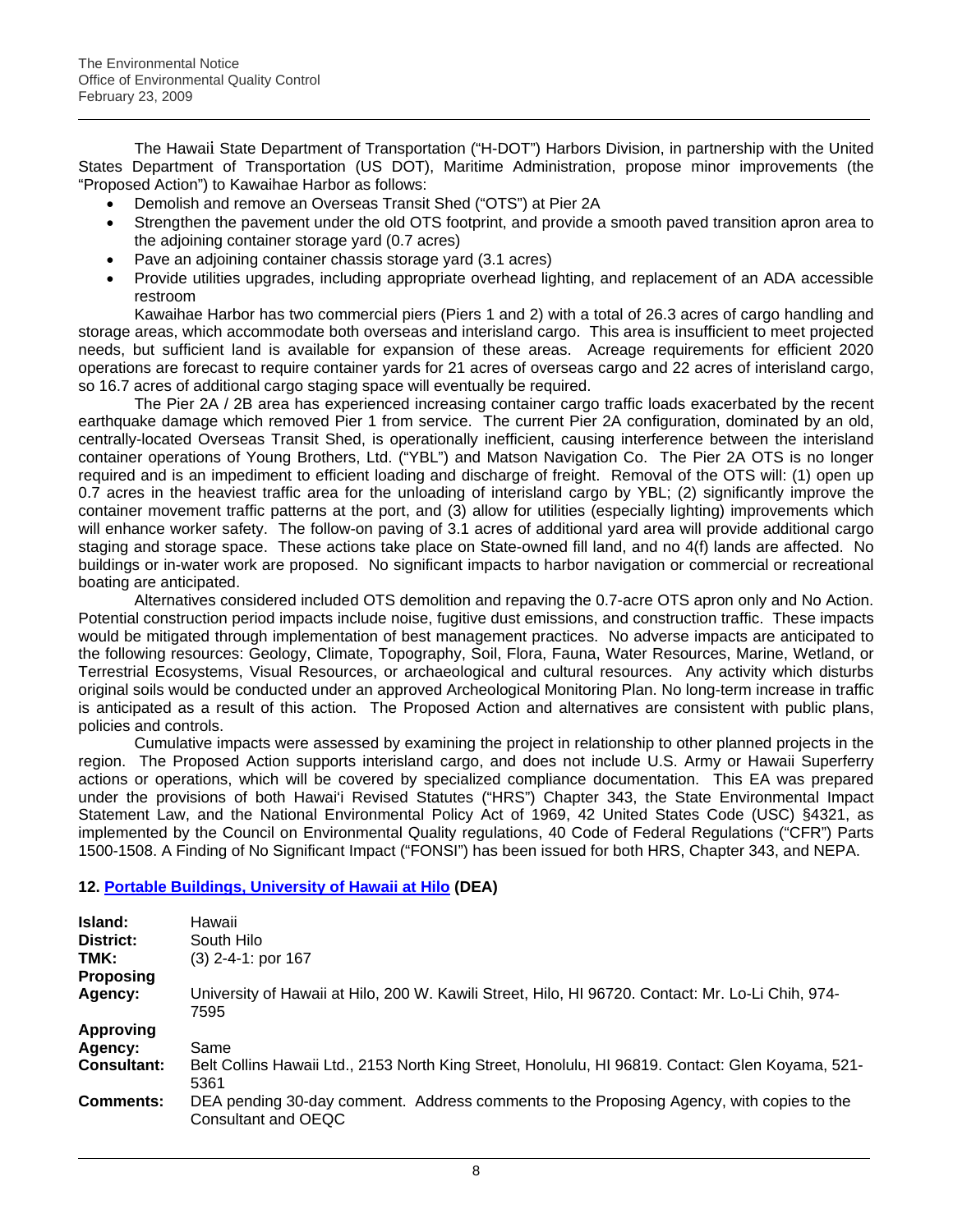### **Permits:** Plan Approval, Building Permit, and Grading Permit

The University of Hawaii at Hilo is proposing to construct four portable buildings on an approximately 1.6 acre site within its main campus in Hilo. The new buildings will contain office spaces, stand-by classrooms, restrooms, and storage/utility rooms. The buildings will be interconnected with ground-level and elevated pedestrian walkways, ramps, and steps, and will meet Americans with Disabilities Act requirements.

The new buildings will be staffed by existing University personnel and will not result in a need for additional staff parking, faculty housing, and support services. Water service will be provided from an existing water line at the adjacent Student Life Center site, and a sewer connection will be to an existing line in the nearby Nowelo Street. Both connections are within the University campus. Electricity and telephone services will be available from adjacent University facilities. The proposed site is currently vacant but has been altered from previous construction activities of adjacent University facilities. There are no surface archaeological features, nor sensitive environmental habitats on the property.

Construction of the new buildings is projected to begin in early 2009 after all land use, environmental, and construction permits are secured. Construction would be completed approximately four months thereafter. Preliminary construction cost estimate for the new buildings is \$2.6 million, which is expected to be financed by the State. Required permits include Plan Approval, Building Permit, and Grading Permit from the County of Hawaii.

### **13. [Kaloko Housing Program](http://oeqc.doh.hawaii.gov/Shared%20Documents/EA_and_EIS_Online_Library/Hawaii/2000s/2009-02-23-HA-FEA-Kaloko-Housing.pdf) (FEA)**

| Island:            | Hawaii                                                                                                                                                          |
|--------------------|-----------------------------------------------------------------------------------------------------------------------------------------------------------------|
| District:          | North Kona                                                                                                                                                      |
| TMK:               | $3 - 3 - 09:55$                                                                                                                                                 |
| <b>Proposing</b>   |                                                                                                                                                                 |
| Agency:            | County Office of Housing and Community Development, 50 Wailuku Drive, Hilo HI 96720. Contact:<br>Chris Fujiuchi, 961-8379                                       |
| <b>Approving</b>   |                                                                                                                                                                 |
| Agency:            | Same                                                                                                                                                            |
| <b>Consultant:</b> | Geometrician Associates, PO Box 396, Hilo HI 96721. Contact: Ron Terry, 969-7090                                                                                |
| Comments:          | FEA accepted by the Approving Agency. There is no comment period                                                                                                |
| <b>Permits:</b>    | COUNTY: Planning: Plan Approval; Public Works Department: Building Division Approval and<br>Building Permit, Grading Permit; STATE; Department of Health: NPDES |

The County of Hawaii Office of Housing and Community Development (OHCD) proposes to develop the Kaloko Housing Program (KHP) facility on a County-owned, vacant, 8.016-acre property on Hina Lani Drive adjacent to the Kaloko Light Industrial Park. Partnering with the business community, organizations and community, the KHP has been designed to serve the needs of working families in West Hawaii. The KHP facility will include approximately 24 transitional housing units to provide immediate shelter for homeless working families; approximately 72 affordable rental units for long term housing for working families; and a warehouse to facilitate operations of The Food Basket and Habitat for Humanity, which will provide a unique opportunity for job readiness and placement on-site. A portion of the parcel will also be used for a self-contained wastewater treatment plant for wastewater generated onsite. Access will be from a driveway on an extension of Maiau Street, which is currently being built. Current plans call for the County to lease the KHP to Catholic Charities Housing Development Corporation (CCHDC) for management and daily operation of the facility. The CCHDC will be encouraged to provide a tailored service array that will address such needs as life skills training, budgeting and credit counseling, job training and placement, educational referrals and non-profit and community-based collaborative. Units will be secure, yet user-friendly, integrating private quarters for families with communal uses such as classrooms and recreational facilities, and offering office space for support service providers.

# **14. [Ahi Aquaculture Project](http://oeqc.doh.hawaii.gov/Shared%20Documents/EA_and_EIS_Online_Library/Hawaii/2000s/2009-02-23-HA-DEIS-Ahi-Aquaculture.pdf) (DEIS)**

| Island:   | Hawaii                                                                                          |
|-----------|-------------------------------------------------------------------------------------------------|
| District: | North Kohala                                                                                    |
| TMK:      | 247 acres of State Marine Waters off of the North Kohala Coast, approximately three miles (2.6) |
|           | nautical miles) due southwest of Malae Point. The centerpoint is located at 20°05'40.00" N      |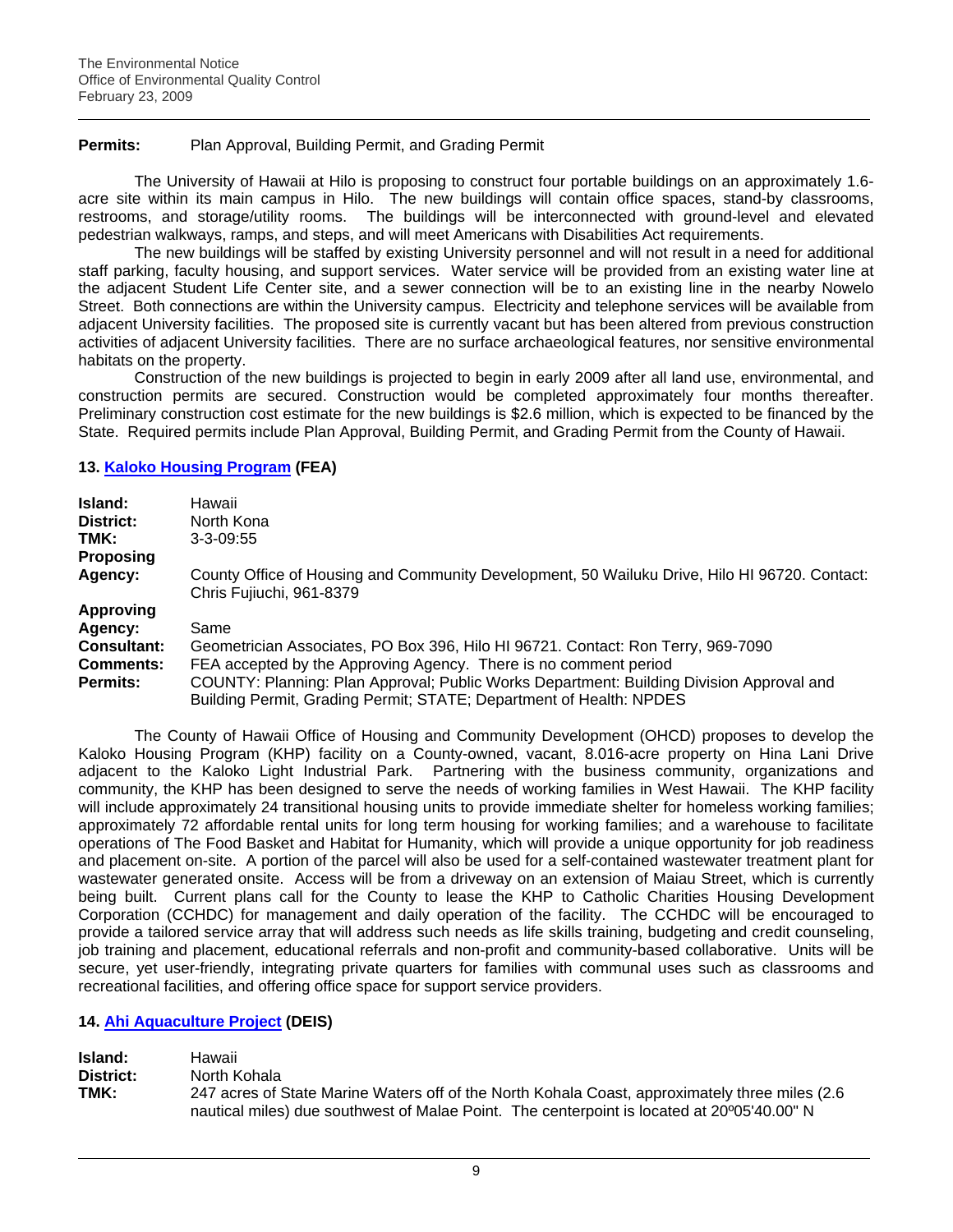| <b>Applicant:</b>               | 155°55'40.00" W. The four corners are located at 20°05'53.72" N 155°55'55.68" W; 20°05'53.72"<br>N 155°55'24.36" W; 20°05'26.04" N 155°55'24.36" W; and 20°05'26.04" N 155°55'55.68" W.<br>Hawaii Oceanic Technology, 425 South Street, Suite 2902, Honolulu, HI 96813. Contact: Bill<br>Spencer, Chief Executive Officer, Tel: 225-3579, Fax: 528-4751 |
|---------------------------------|---------------------------------------------------------------------------------------------------------------------------------------------------------------------------------------------------------------------------------------------------------------------------------------------------------------------------------------------------------|
| <b>Approving</b>                |                                                                                                                                                                                                                                                                                                                                                         |
| Agency:                         | Department of Land and Natural Resources, Office of Conservation and Coastal Lands, 1151<br>Punchbowl Street, Honolulu, HI 96813. Contact: Chair Laura Thielen, Tel: 587-0377, Fax: 587-<br>0390                                                                                                                                                        |
| Consultant:<br><b>Comments:</b> | Tetratech, 737 Bishop Street, Suite 3020, Honolulu, HI 96813. Contact: George Redpath, 533-3366<br>DEIS notice pending 45-public comment. Address comments to the Applicant, with copies to the<br>Accepting Authority, Consultant and OEQC                                                                                                             |
| Permits:                        | US Army Corps of Engineers: Department of Army Permit under Section 10, Rivers and Harbors<br>Act; US Coast Guard: Special Use Permit; DLNR: State Conservation District Use Permit; DOH:<br>National Pollution Discharge Elimination System Permit & Zone of Mixing Permit; DLNR and DOA:<br>Aquaculture License                                       |

Hawaii Oceanic Technology, Inc. proposes to produce Yellowfin and Bigeye tuna in which the fingerlings are grown in land-based tanks then grown out to market size in offshore submerged cages, that are self-powered un-tethered "Oceanspheres." The proposed ocean lease site is a one square kilometer (247-acre) site, located 2.6 nautical-miles offshore Malae Point, North Kohala which is outside of the designated whale sanctuary. Twelve Oceanspheres will be deployed incrementally over four years, culminating with an annual production capacity of 6,000 tons.

The land base for operations and maintenance equipment, vessels, and staff will be Kawaihae Commercial Harbor. Tuna will be harvested at sea for transshipping through Kawaihae or Hilo Harbor to existing processing and packaging vendors for air-freight to US mainland, Japan, and Hawaii markets.

The direct beneficial effects are added export revenue to the local economy and job creation. Positive effects also include relieving pressure on dangerously overexploited species of tunas. No adverse impacts are anticipated to Geology, Sediments, Soils and Topography, Land Use and Aesthetics, Water Quality, Biological Resources, Traffic and Transportation, Air Quality, Socioeconomic Conditions, Human Health and Safety, Archeological and Cultural Resources.

The water depth, distance from shore, and operational best management practices will mitigate any potential adverse impacts. Oceanspheres don't present any potential entanglement concerns for marine mammals and sea turtles. On-going water quality monitoring, and management plans for marine mammals, sea turtles, and sharks and emergency management will ensure regulatory compliance.

The Proposed Action is consistent with the land use State Plan, the Agriculture Functional Plan, and the Conservation Lands Functional Plan. All proposed land uses at the base are commercial operations and are consistent with Kawaihae Commercial Harbor requirements. The Region of Influence (ROI) for the entire operation is the project's proposed ocean lease area itself, as well as the leased land at Kawaihae Commercial Harbor.

# **COASTAL ZONE NOTICES**

# **Federal Consistency Reviews**

The Hawaii Coastal Zone Management (CZM) Program has received the following federal actions to review for consistency with the CZM objectives and policies in Chapter 205A, HRS. This public notice is being provided in accordance with section 306(d)(14) of the National Coastal Zone Management Act of 1972, as amended. For general information about CZM federal consistency please call John Nakagawa with the Hawaii CZM Program at 587-2878. For neighboring islands use the following toll free numbers: Lanai & Molokai: 468-4644 x72878, Kauai: 274-3141 x72878, Maui: 984-2400 x72878 or Hawaii: 974-4000 x72878. For specific information or questions about an action listed below please contact the CZM staff person identified for each action. Federally mandated deadlines require that comments be received by the date specified for each CZM consistency review. Comments may be submitted to: Office of Planning, Department of Business, Economic Development and Tourism, P.O. Box 2359, Honolulu, HI 96804. Email: [jnakagaw@dbedt.hawaii.gov](mailto:jnakagaw@dbedt.hawaii.gov) or Fax: (808) 587-2899.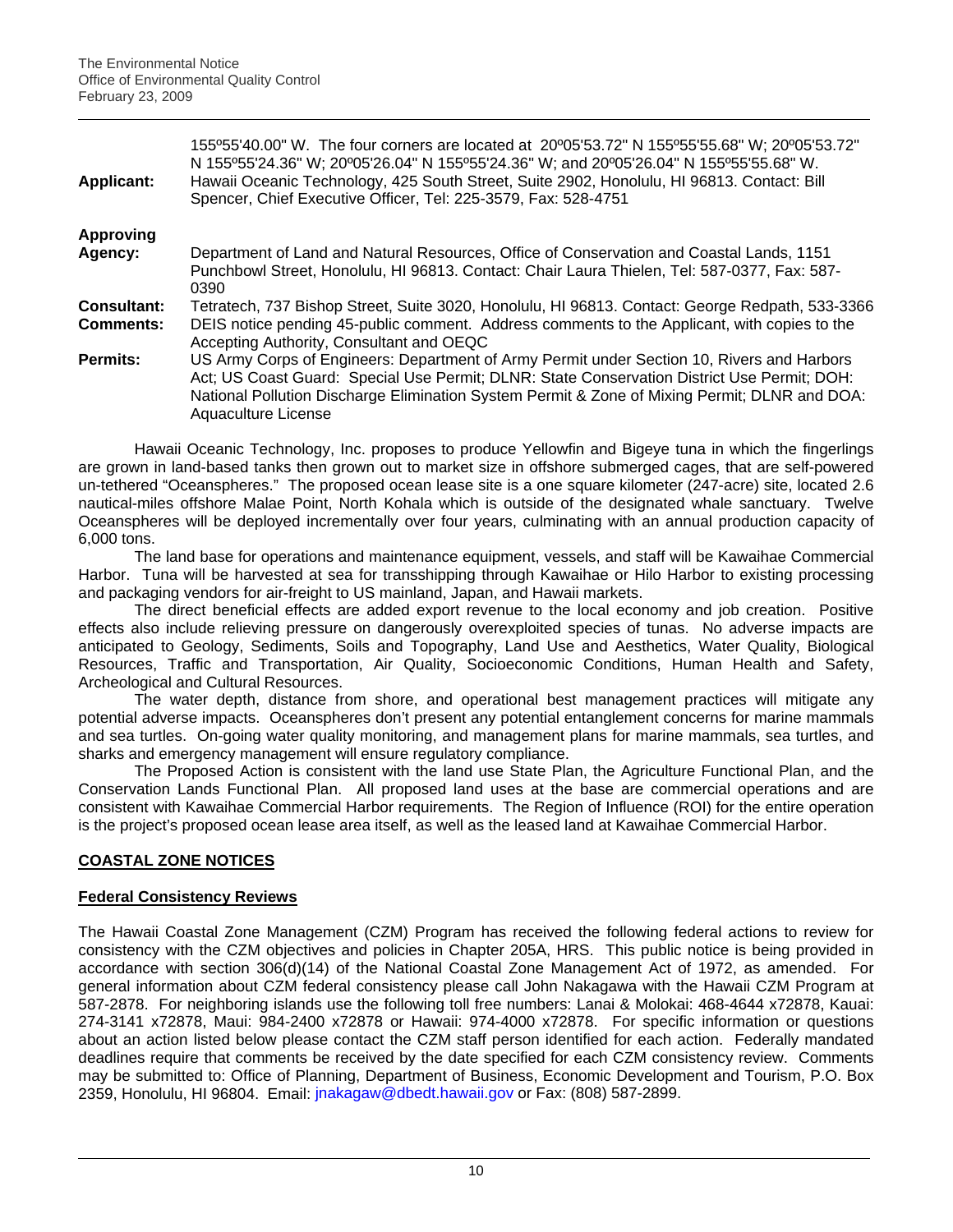### **Haleiwa Small Boat Harbor Maintenance Dredging, Oahu**

|                             | Federal Action: Federal Agency Activity                                                                                                                                                                                                                                                                                                                                                                                                         |
|-----------------------------|-------------------------------------------------------------------------------------------------------------------------------------------------------------------------------------------------------------------------------------------------------------------------------------------------------------------------------------------------------------------------------------------------------------------------------------------------|
|                             | Federal Agency: U.S Army Corps of Engineers                                                                                                                                                                                                                                                                                                                                                                                                     |
| Contact:                    | Ms. Jessica Podoski, 438-1680                                                                                                                                                                                                                                                                                                                                                                                                                   |
| Location:                   | Waialua Bay, Oahu                                                                                                                                                                                                                                                                                                                                                                                                                               |
| TMK:                        | 6-6-2:4, 5; 6-2-3:10, 11                                                                                                                                                                                                                                                                                                                                                                                                                        |
| CZM Contact:                | John Nakagawa, 587-2878, jnakagaw@dbedt.hawaii.gov                                                                                                                                                                                                                                                                                                                                                                                              |
|                             | Proposed Action: Conduct maintenance dredging of approximately 6,500 cubic yards of material from the Federal<br>channel at the Haleiwa Small Boat Harbor. The proposal calls for using mechanical dredging<br>methods and a dredge barge, and also establishing a temporary stockpile and dewatering area<br>at the harbor. The dredged material is to be disposed of at upland locations. This proposal does<br>not involve new construction. |
| Comments Due: March 9, 2009 |                                                                                                                                                                                                                                                                                                                                                                                                                                                 |

### **Waianae Small Boat Harbor Maintenance Dredging, Oahu**

| Federal Action:             | <b>Federal Agency Activity</b>                                                                                                                                                                                                                                                                                                                                                                                                                  |
|-----------------------------|-------------------------------------------------------------------------------------------------------------------------------------------------------------------------------------------------------------------------------------------------------------------------------------------------------------------------------------------------------------------------------------------------------------------------------------------------|
|                             | Federal Agency: U.S Army Corps of Engineers                                                                                                                                                                                                                                                                                                                                                                                                     |
| Contact:                    | Ms. Jessica Podoski, 438-1680                                                                                                                                                                                                                                                                                                                                                                                                                   |
| Location:                   | Pokai Bay, Oahu                                                                                                                                                                                                                                                                                                                                                                                                                                 |
| TMK:                        | $8 - 5 - 2:144$                                                                                                                                                                                                                                                                                                                                                                                                                                 |
| CZM Contact:                | John Nakagawa, 587-2878, jnakagaw@dbedt.hawaii.gov                                                                                                                                                                                                                                                                                                                                                                                              |
|                             | Proposed Action: Conduct maintenance dredging of approximately 2,000 cubic yards of material from the Federal<br>channel at the Waianae Small Boat Harbor. The proposal calls for using mechanical dredging<br>methods and a dredge barge, and also establishing a temporary stockpile and dewatering area<br>at the harbor. The dredged material is to be disposed of at upland locations. This proposal does<br>not involve new construction. |
| Comments Due: March 9, 2009 |                                                                                                                                                                                                                                                                                                                                                                                                                                                 |

# **Special Management Area (SMA) Minor Permits**

Pursuant to Ch. 205A-30, HRS the following is a list of SMA Minor permits that have been approved or are pending by the respective county/state agency. For more information about any of the listed permits, please contact the appropriate county/state Planning Department. Honolulu (523-4131); Hawaii (961-8288); Kauai (241-6677); Maui (270-7735); Kakaako (Honolulu) or Kalaeloa Community Development District (587-2840).

| <b>Special Management Area (SMA) Minor Permits</b> |                                                   |                                  |  |  |
|----------------------------------------------------|---------------------------------------------------|----------------------------------|--|--|
| <b>Location (TMK)</b>                              | <b>Description (File No.)</b>                     | <b>Applicant/Agent</b>           |  |  |
| Oahu: Kahe Point                                   | Kahe Power Plant Overhaul Engineers               | Hawaiian Electric Company        |  |  |
| (9-2-3: Portion of 27)                             | Office (2008/SMA-53)                              |                                  |  |  |
| Oahu: Kahe Point                                   | Kahe Power Plant Diesel Storage Tank              | Hawaiian Electric Company        |  |  |
| (9-2-3: Portion of 27)                             | Addition for Kahe 5 and 6 (2008/SMA-57)           |                                  |  |  |
| Oahu: Wailehua Road                                | <b>Employee Off-site Parking Lot Improvements</b> | Gomes School Bus Service, Ltd.   |  |  |
| (4-7-14: 28 )                                      | (2008/SMA-64)                                     | /CJS Architects                  |  |  |
| Oahu: Kaneohe                                      | Marcelina Mendoza Bedroom Extension               | Marcelina Mendoza                |  |  |
| (4-6-8:8 )                                         | (2009/SMA-2)                                      |                                  |  |  |
| Oahu: Makaha                                       | Modification of an Existing                       | Clearwire, LLC/Cascadia PM, LLC  |  |  |
| $(8-4-4:6)$                                        | Telecommunication Facility (2009/SMA-6)           |                                  |  |  |
| Hawaii: North Kona                                 | <b>Construction of Second Floor Lanai</b>         | Timothy E Bruya                  |  |  |
| $(7-5-019:03)$                                     | (SMM 09-97)                                       |                                  |  |  |
| Kauai: Kapaa (4-5-12)                              | ADA Sidewalks & Signage Installation per          | County of Kauai, Department of   |  |  |
|                                                    | DOJ Settlement (SMA(M)-2009-7)                    | <b>Public Works</b>              |  |  |
| Kauai: Hanalei (5-5-03)                            | Enclosed 360 Square Feet Storage                  | Kevin Pentilla & Roberta Clemens |  |  |
|                                                    | Shed/Workshop                                     |                                  |  |  |
| Maui: Kaiani                                       | Mailbox Trellis (SM2 20090004)                    | Kaiani Village                   |  |  |
| $(3-9-2:91; 3-9-2:134)$                            |                                                   |                                  |  |  |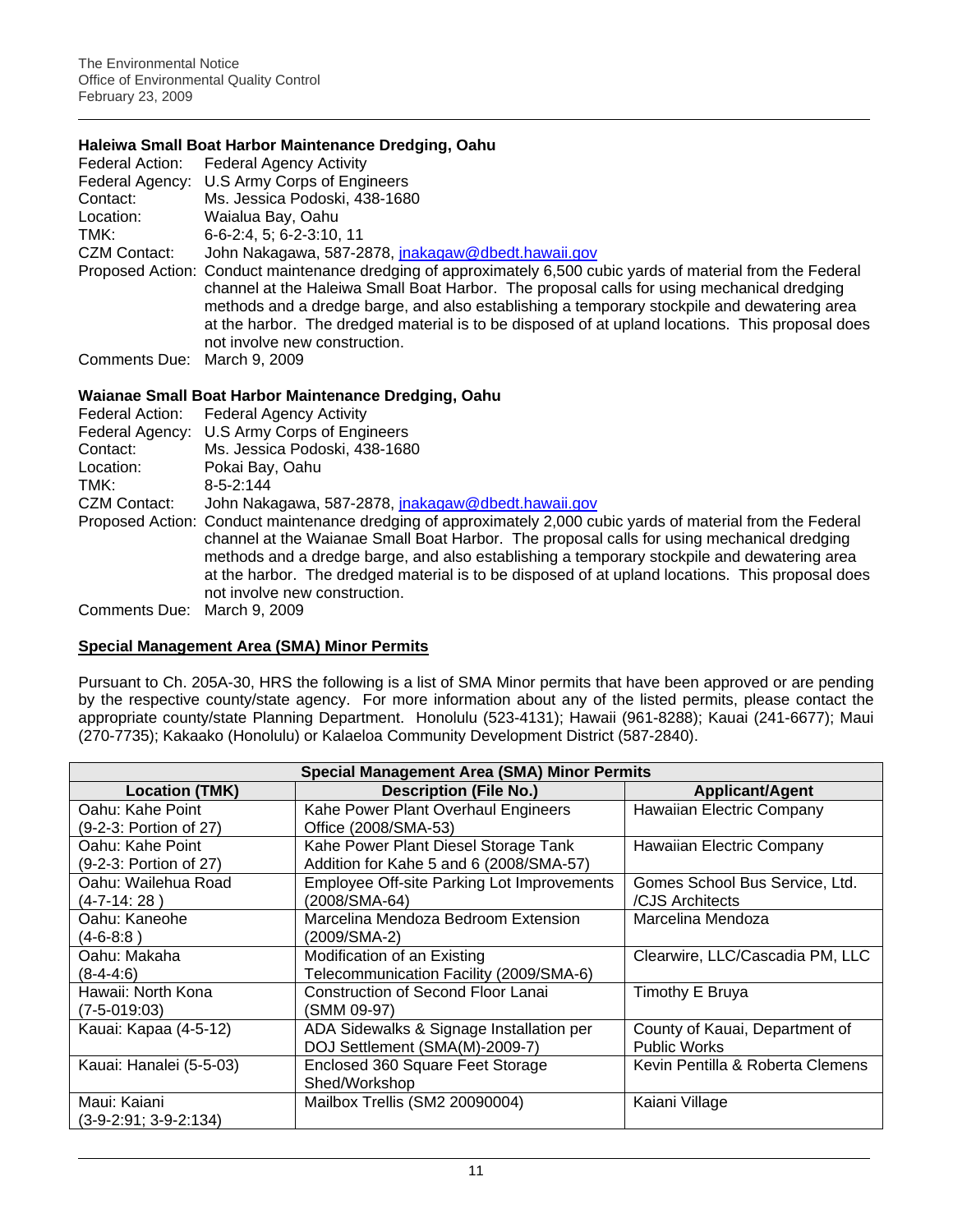| Maui: Wailuku (3-8-14:4) | <b>Public Safety Shoreline Repairs (SM2</b> | Kanai A Nalu Aoao             |  |
|--------------------------|---------------------------------------------|-------------------------------|--|
|                          | 20090005)                                   |                               |  |
| Maui: Paia (2-6-4:14)    | Install Water Well (SM2 20080006)           | Wayne I Arakaki Engineer, LLC |  |
| Maui: (2-7-13:76)        | Walkway to Connect Upper to Lower Area      | Wong, Wilbur & Socorro        |  |
|                          | (SM2 20090007)                              |                               |  |

# **Shoreline Notices**

# **Shoreline Certification Applications**

Pursuant to HRS §205A-42 and HAR §13-222-12, the following shoreline certification applications are available for inspection at the DLNR District Land Offices on Kauai, Hawaii and Maui and in Room 220, 1151 Punchbowl St., Honolulu (587-0414). All comments shall be submitted in writing to the State Land Surveyor, 1151 Punchbowl Street, Room 210, Honolulu, HI 96813 and postmarked no later than 15 calendar days from the date of the public notice of the application. If there are any questions, please call Ian Hirokawa at 587-0420.

| File No. | <b>Date</b> | Location                                                                                                                                                                                                                                        | <b>Applicant/Owner</b>                                            | <b>TMK</b>         |
|----------|-------------|-------------------------------------------------------------------------------------------------------------------------------------------------------------------------------------------------------------------------------------------------|-------------------------------------------------------------------|--------------------|
| OA-1288  | 1/29/09     | Lot 157 as shown on Map 26 and Lot 297 as shown on<br>Map 45 of Land Court Application 1069 situate at<br>Honouliuli, Ewa, Oahu<br>Address: 91-295 Papipi Road<br>Purpose: Shoreline determination                                              | Park Engineering/<br>Haseko (Ewa), Inc.                           |                    |
| OA-1289  | 2/5/09      | Lot 11729 as shown of Map 846 and Lot 17865 as<br>shown on Map 1376 of Land Court Application 1069<br>situate at Honouliuli, Ewa, Oahu<br>Address: 91-101 Papipi Road<br>Purpose: Shoreline determination                                       | Park Engineering/<br>Haseko (Ewa), Inc.                           | 9-1-134:07 &<br>14 |
| OA-1290  | 2/3/09      | Por. Lot C being a Por. of Lots 57 and 58 Mokuleia<br>Beach Subdivision (File Plan 863) situate at Kamananui,<br>Waialua, Oahu<br>Address: 68-171 Au Street<br>Purpose: Development of property                                                 | Dennis K. Hashimoto/<br>Arthur Kobayashi                          | 6-8-11:41 001      |
| OA-1291  | 2/6/09      | Lot 93 Land Court Application 323 as shown on Map 20<br>situate at Kailua, Koolaupoko, Oahu<br>Address: 420 E and 426 North Kalaheo Drive<br>Purpose: Obtain building permit                                                                    | Wesley T. Tengan/<br>David Diberardino and<br>Kristine Furukawa   | 4-3-17:16          |
| OA-1292  | 2/10/09     | Lot 333 Land Court Application 323 as shown on Map<br>192 situate at Kailua, Koolaupoko, Oahu<br>Address: 430 E North Kalaheo Drive<br>Purpose: Obtain building permit                                                                          | Wesley T. Tengan/<br>Alison Danz                                  | 4-3-17:18          |
| MA-423   | 2/4/09      | Portion of Government Beach Reserve situate at<br>Kamaole, Kula, Maui<br>Address: 2192 Iliili Road<br>Purpose: Development of subject parcel                                                                                                    | Akamai Land<br>Surveying, Inc./ Maui<br>Beach Place, LLC          | 3-9-05:33          |
| MA-424   | 2/9/09      | Lot 44-B Mailepai Hui Partition being a portion of Royal<br>Patent 1663, Land Commission Award 5524 to L. Konia<br>situate at Alaeloa, Kaanapali, Lahaina, Maui<br>Address: 4855 Lower Honoapiilani Road<br>Purpose: Determine building setback | R.T. Tanaka<br>Engineers, Inc./ Walter<br>F. Hester III           | 4-3-15:03          |
| MA-425   | 2/12/09     | Lot 5 Hale Malia Subdivision being a portion of Royal<br>Patent 6384, L.C. Aw. 4240 Apana 3 to Kau situate at<br>Alaeloa, Lahaina, Maui<br>Address: 15 Hale Malia Place<br>Purpose: SMA and setback purposes                                    | Arquitectura, LLC<br>(Marc Taran)/ Charlie<br>& Marianna Wallasch | 4-3-03:95          |
| MO-145   | 2/2/09      | Lot 1 of the Kawela Subdivision being a portion of Royal<br>Patent 7656, Land Commission Award 8559-B, Apana<br>28 to William C. Lunalilo situate at Kawela, Molokai<br>Address: 2756 Kamehameha V Highway<br>Purpose: Lanai addition           | Richard S. Young/<br><b>Elmer Marques</b>                         | 5-4-13:06          |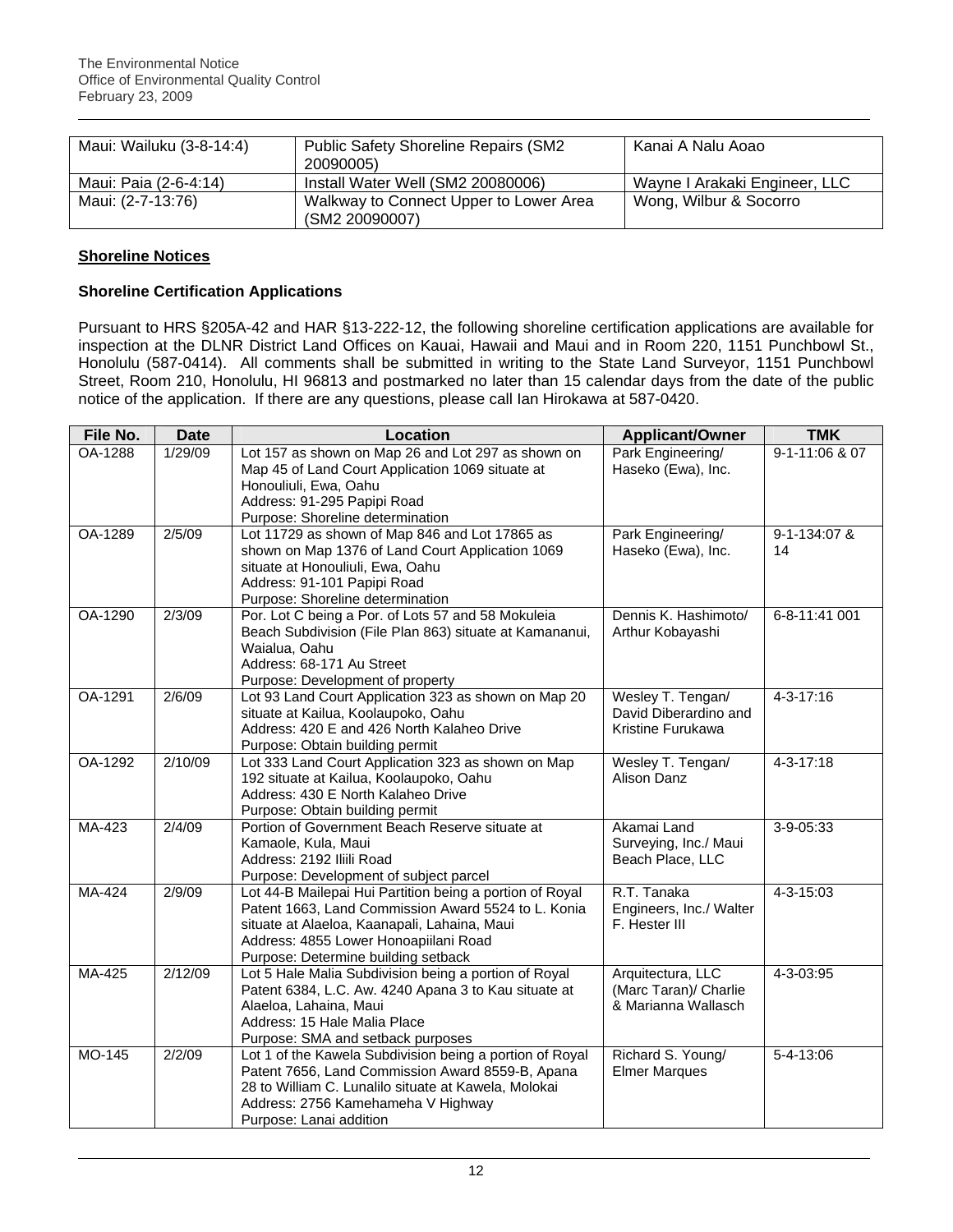# **Shoreline Certifications and Rejections**

Pursuant to HRS §205A-42 and HAR §13-222-26, the following shorelines have been proposed for certification or rejection by DLNR. Any person or agency wishing to appeal a proposed shoreline certification or rejection shall file a notice of appeal in writing with DLNR no later than 20 calendar days from the date of the public notice of the proposed shoreline certification or rejections. The notice of appeal shall be sent to the Board of Land and Natural Resource, 1151 Punchbowl Street, Room 210, Honolulu, HI 96813.

| File No. | <b>Proposed/Rejected</b>  | <b>Location</b><br><b>Applicant/Owner</b> |                          | <b>TMK</b>     |
|----------|---------------------------|-------------------------------------------|--------------------------|----------------|
| OA-1235  | <b>Proposed Shoreline</b> | Lot 376, Land Court Application 616       | Towill, Shigeoka &       | 4-3-05:76      |
|          | Certification             | (Map 164) situated at Kailua,             | Associates,              |                |
|          |                           | Koolaupoko, Island of Oahu.               | Inc./Elizabeth Rice      |                |
|          |                           | Address: 1240 Mokulua Drive               | <b>Grossman Trust</b>    |                |
|          |                           | Purpose: Permitting                       |                          |                |
| MA-421   | <b>Proposed Shoreline</b> | Lot 4 Kukahiko Land Partition (Civil No.  | Edgardo V. Valera/       | 2-1-07:90      |
|          | Certification             | 749) being a portion of Grant 223 to L.L. | Peter Howard             |                |
|          |                           | Tolbert situate at Papaanui, Honuaula,    | <b>Trust</b>             |                |
|          |                           | Makawao, Maui                             |                          |                |
|          |                           | Address: 5020 Makena Road                 |                          |                |
|          |                           | Purpose: Shoreline setback                |                          |                |
| OA-1238  | Proposed Shoreline        | Lot 64, Land Court Application 979 (Map   | Gil P.                   | 4-7-19:49      |
|          | Certification             | 3) situated at Kahaluu, Koolaupoko,       | Bumanglag/Kristen        |                |
|          |                           | Island of Oahu.                           | L.S. Souza               |                |
|          |                           | Address: 47-79 Kamehameha Highway         |                          |                |
|          |                           | Purpose: Building Setback                 |                          |                |
| MA-403   | Rejection                 | Shoreline along Honoapiilani Highway,     | State of                 | 4-7-01:17 por. |
|          |                           | Federal Aid Project No. ER-11(7),         | Hawaii/Department        |                |
|          |                           | portion of Launiupoko Wayside Park,       | of Transportation,       |                |
|          |                           | Launiupoko, Lahaina, Island of Maui.      | <b>Highways Division</b> |                |
|          |                           | Address: None                             |                          |                |
|          |                           | Purpose: Construction                     |                          |                |
| MA-404   | Rejection                 | Parcel 7A, Portion Parcel 8-A, and        | ControlPoint             | 4-8-03:06      |
|          |                           | Portion Remnant 4, F.A.P.No. 30-A         | Surveying,               |                |
|          |                           | being a portion of Grant 4973, situated   | Inc./State of            |                |
|          |                           | at Olowalu, Lahaina, Island of Maui.      | Hawaii                   |                |
|          |                           | Address: Honoapiilani Highway             |                          |                |
|          |                           | Purpose: SMA Application                  |                          |                |
| LA-008   | Rejection                 | Portion of Lot 93-A, Land Court           | Austin Tsutsumi &        | 4-9-17:02 por. |
|          |                           | Consolidation 170 (Map 28) situated at    | Associates,              |                |
|          |                           | Lanai, Island of Lanai.                   | Inc./Castle &            |                |
|          |                           | Address: No Site Address Available        | Cooke, Inc.              |                |
|          |                           | Purpose: Setback Purposes                 |                          |                |
| KA-322   | Withdrawal                | Lot 10 Wainiha Subdivision II (File Plan  | Wagner                   | 5-8-09:49      |
|          |                           | 1840) being a portion of R.P. 7194, L.C.  | Engineering              |                |
|          |                           | Aw. 11,216:5 to M. Kekauonohi situate     | Services, Inc./          |                |
|          |                           | at Wainiha, Kauai                         | Jerry & Debra Kinn       |                |
|          |                           | Address: N/A                              |                          |                |
|          |                           | Purpose: Building permit application &    |                          |                |
|          |                           | setback determination                     |                          |                |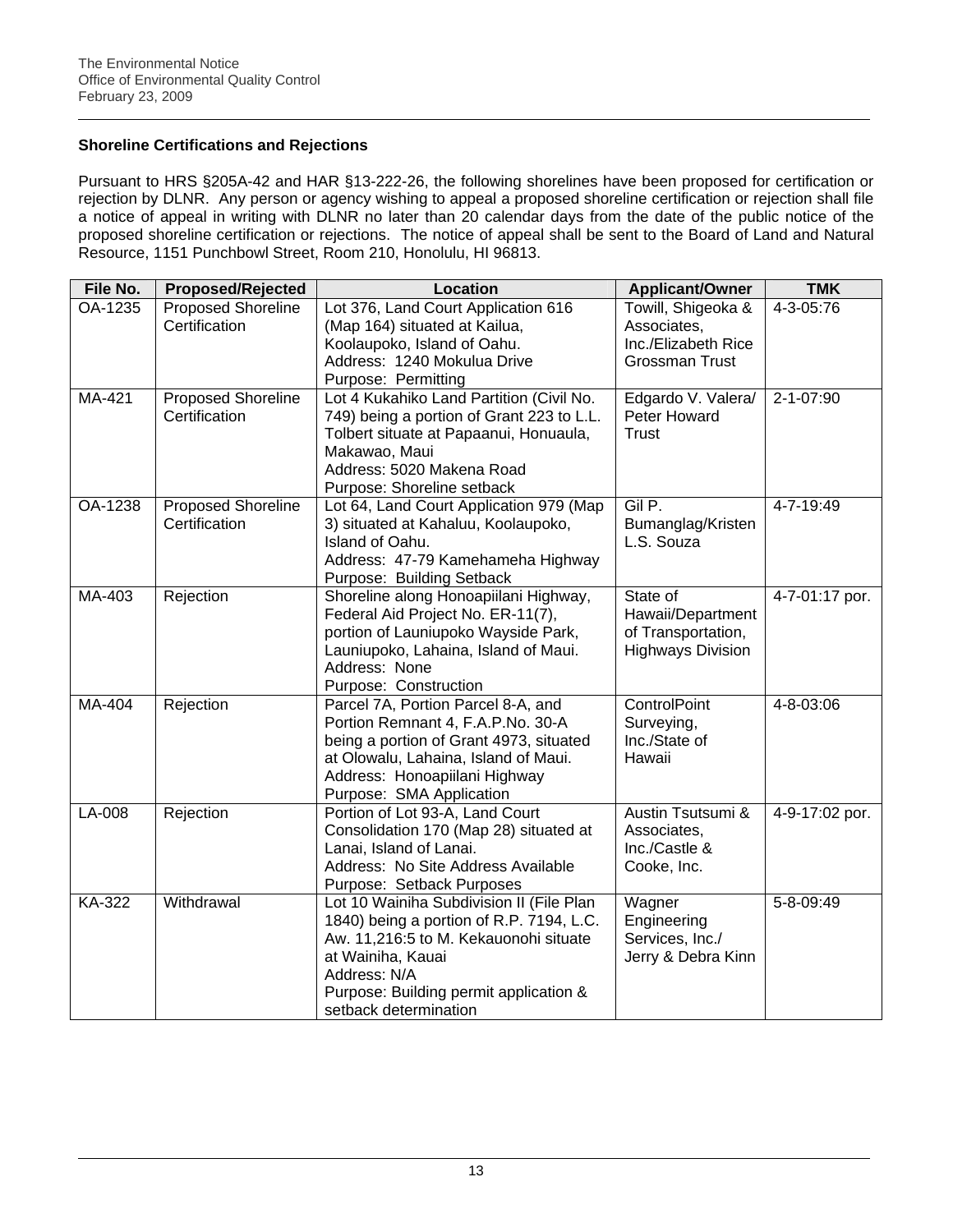# **POLLUTION CONTROL PERMITS**

#### **Department of Health Permits**

Pursuant to HRS §342B and HAR §11-60.1, the following is a list of some pollution control permits currently before the State Dept. of Health. For more information about any of the listed permits, please contact the appropriate branch or Environmental Management Division at 919 Ala Moana Blvd, Honolulu, HI. Abbreviations are as follows: Covered Source Permit (**CSP**).

| <b>Branch</b>      | <b>Applicant &amp; Permit</b> | <b>Project Location</b> | <b>Pertinent</b> | <b>Proposed Use</b>     |
|--------------------|-------------------------------|-------------------------|------------------|-------------------------|
| <b>Permit Type</b> | <b>Number</b>                 |                         | Date             |                         |
| Clean Air Branch,  | <b>Edwin DeLuz Trucking</b>   | Located at: Kapoaula,   | Issued:          | One (1) 750 TPH Stone   |
| 586-4200,          | and Gravel, LLC               | Hamakua, Hawaii         | 1/30/09          | Quarrying and           |
| NonCovered Source  | CSP No.0454-01-C              |                         |                  | Processing Plant with   |
| Permit             | (Modification-Renewal)        |                         |                  | One (1) 1390 HP Diesel  |
|                    | Application)                  |                         |                  | <b>Engine Generator</b> |
| Clean Air Branch,  | West Hawaii Concrete          | Located at:             | Comments         | Crushing and Screening  |
| 586-4200, -Covered | CSP No. 0355-02-CT            | Various Temporary       | Due:             | Plants                  |
| Source Permit      | (Renewal Application)         | Sites, State of Hawaii  | 3/9/09           |                         |

### **FEDERAL NOTICES**

### **Hickam Elementary School Administration – Library Building Project (NEPA DEA and Draft FONSI)**

| <b>Applicable</b>  |                                                                                                                                                     |
|--------------------|-----------------------------------------------------------------------------------------------------------------------------------------------------|
| Law:               | NEPA, Draft Environmental Assessment and Draft Finding of No Significant Impact                                                                     |
| Island:            | Oahu                                                                                                                                                |
| District:          | Ewa                                                                                                                                                 |
| TMK:               | $9-9-01$ : por 13                                                                                                                                   |
| <b>Proposing</b>   |                                                                                                                                                     |
| Agency:            | State Department of Education, Kalanimoku Bldg., 1151 Punchbowl St., Room 431, Honolulu, HI<br>96813. Contact: Mr. Robert W. Purdie, Jr., 586-0408  |
| <b>Approving</b>   |                                                                                                                                                     |
| Agency:            | Hickam Air Force Base, 15 <sup>th</sup> Airlift Wing, CES/CEVP, 75 H Street, Hickam AFB, HI 96853-5233.<br>Contact: Ms. Tiffany Patrick, 449-3197   |
| <b>Consultant:</b> | Wilson Okamoto Corporation, 1907 South Beretania Street, Suite 400, Honolulu, HI 96826.<br>Contact: Ronald A. Sato, AICP, Project Manager, 946-2277 |
| <b>Comments:</b>   | DEA pending 30-day comment. Address comments to the Proposing Agency, with copies to the<br>Consultant and OEQC                                     |
| Permits:           | <b>NPDES</b>                                                                                                                                        |

The State Department of Education (DOE) is proposing to construct a new administration–library building at the Lt. Colonel Horace Meek Hickam Elementary School (Hickam Elementary School) located within the Hickam Air Force Base on the island of Oahu. The DOE is leasing the school site that is part of the Federally-owned Hickam Air Force Base property. As a result, the proposed improvements within Hickam Elementary School will be a use of Federal lands triggering the environmental review requirements of the National Environmental Policy Act (NEPA). The purpose for this project is to provide a new building that is needed to improve the functionality and effectiveness of the school's administration operations and library activities for the school's present and anticipated future student enrollment. The building will include approximately 15,575 square feet of space for the school's administrative center located on the first floor and a library media center provided on the second floor. The existing building serving administration and library activities would be converted to additional classroom space needed to serve both faculty and students. Site improvements will include sidewalks and landscaping. Utility improvements will include sewer, water, fire protection, and drainage system improvements to service this building. Accessory improvements also include a campus-wide telecommunication infrastructure upgrade.

The EA was prepared pursuant to the Council on Environmental Quality (CEQ) Regulations (Title 40, Code of Federal Regulations [CFR] Parts 1500–1508) implementing the provisions of the National Environmental Policy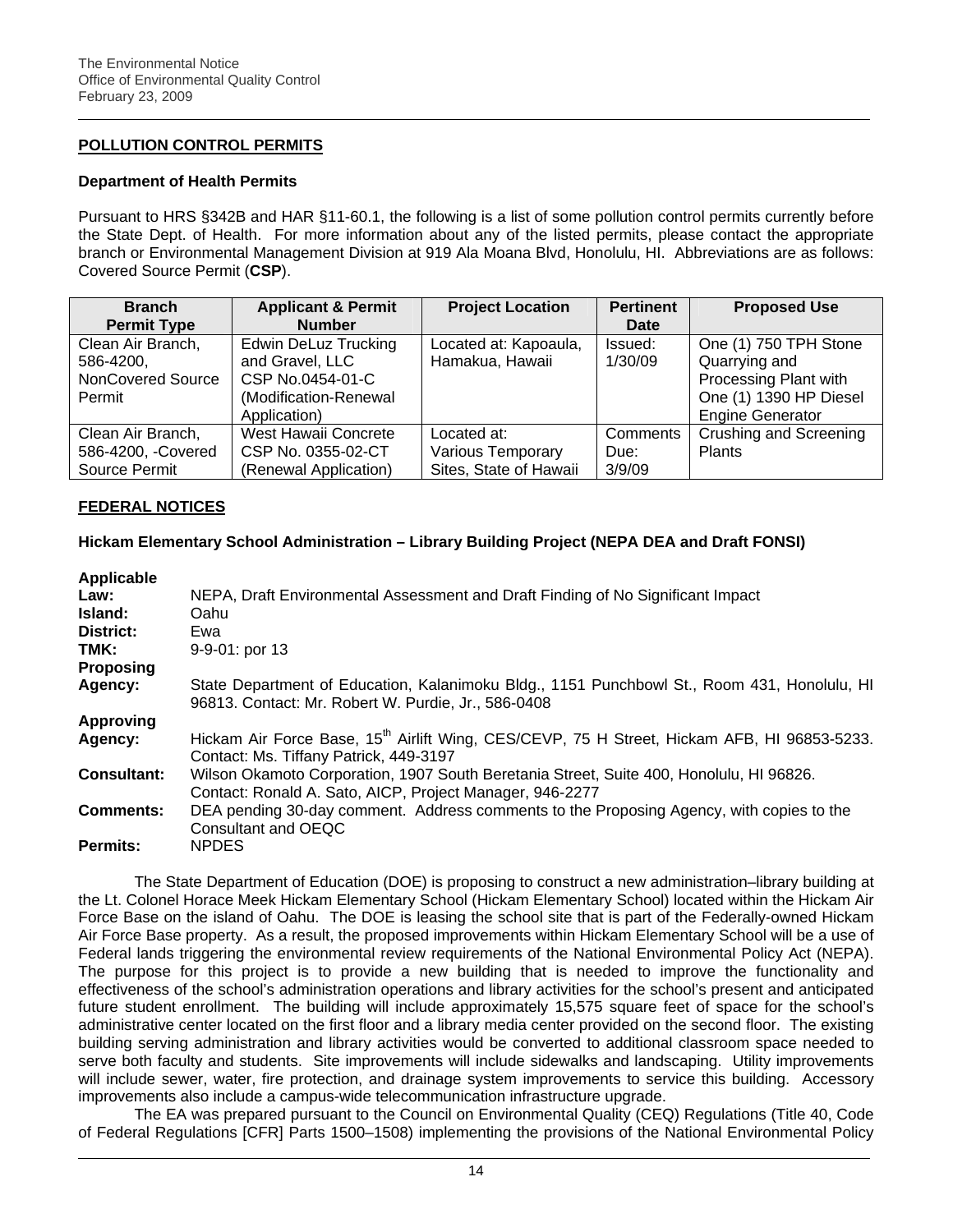Act of 1969 (NEPA) and Air Force Instruction (AFI) as promulgated in 32 CFR Part 989. The EA considers the potential impacts of the Proposed Action and alternatives, including the No Action Alternative. Topics considered in the impact analysis includes noise, land use and visual resources, air quality, ground safety, geological resources, water resources, biological resources, cultural resources, socioeconomic resources and environmental justice, infrastructure, and hazardous materials and wastes.

All comments must be received no later than March 25, 2009. Copies of the Draft EA are available at the Hawaii State Library and Hickam Air Force Base Library.

# **The Oceanic Institute Central Services Building (NEPA DEA)**

| Island:            | Oahu                                                                                                                                                                                                                        |
|--------------------|-----------------------------------------------------------------------------------------------------------------------------------------------------------------------------------------------------------------------------|
| District:          | Koolaupoko                                                                                                                                                                                                                  |
| TMK:               | $4 - 1 - 14:04$                                                                                                                                                                                                             |
| <b>Applicant:</b>  | Oceanic Institute, 41-202 Kalanianaole Highway, Waimanalo, HI 96795                                                                                                                                                         |
| <b>Approving</b>   |                                                                                                                                                                                                                             |
| Agency:            | U.S. Department of Agriculture, Authorized Departmental Officer, Grants Management Branch,<br>Office of Extramural Programs, Cooperative State Research, Education & Extension Services,<br>USDA, Washington, DC 20250-2245 |
| <b>Consultant:</b> | Wil Chee - Planning & Environmental, Inc., 1018 Palm Drive, Honolulu, HI 96814. Contact: Derek<br>Yasaka or Brian Caleda (808) 596-4688                                                                                     |
| <b>Comments:</b>   | DEA pending 30-day comment. Address comments to the Proposing Agency, with copies to the<br>Consultant and OEQC                                                                                                             |
| <b>Permits:</b>    | Special Management Area Use Permit & Building Permits                                                                                                                                                                       |

The Oceanic Institute (OI) is a facility that conducts research in applied aquaculture, supporting the development and sustainability of commercial aquaculture in Hawaii and the rest of the United States. The OI facility is in Waimanalo, on the windward side of Oahu. The facility's property is leased from Department of Land and Natural Resources (DLNR) and is in the State Land Use Conservation District. OI proposes to construct a new Central Services Building (CSB) on a site located on the northwestern end of its property. The CSB will satisfy maintenance and service needs for OI. The structure will house an electrical shop, open work area, storage space, staffing quarters and a single-room office. Additionally, the CSB will fulfill the original requirements of Phase 1 of OI's Master Plan, combining the general services, maintenance and storage buildings in a single structure.

Potentially affected environmental factors are: air quality, acoustical environment, soil and biological resources. However, impacts are construction-related and short-term. Employment of Best Management Practices during construction should mitigate impacts. Long-term effects are insignificant and do not constitute a major federal action which affects the quality of the human environment.

# **Hawaii Range Complex, Amended Notice**

EIS No. 20080177, Final EIS, USN, HI, Hawaii Range Complex (HRC) Project, Preferred Alternative is 3, To Support and Maintain Navy Pacific Fleet Training, and Research, Development, Test, and Evaluation (RDT&E) Operations, Kauai, Honolulu, Maui and Hawaii Counties, HI, Contact: Jolie Harrison, at 301-713-2289. The National Oceanic and Atmospheric Administration (NOAA) adopted the U.S. Navy's FEIS 20080177 filed on 05/02/2008. NOAA was a Cooperating Agency for the above project. Recirculation of the FEIS is not necessary under 40 CFR 1506.3(c). Responsible Agency: Office of Federal Activities, General Information (202) 564-1399 or [http://www.epa.gov/compliance/nepa/.](http://frwebgate.access.gpo.gov/cgi-bin/leaving.cgi?from=leavingFR.html&log=linklog&to=http://www.epa.gov/compliance/nepa/)

### **Intent To Prepare a Draft Environmental Impact Statement for the Proposed Honolulu Seawater Air Conditioning Project**

The Honolulu Seawater Air Conditioning, LLC proposes to construct a seawater air conditioning system at Kakaako Oahu in order to provide a renewable-energy air conditioning system for downtown Honolulu buildings. The applicants propose to construct intake and return pipelines in adjacent coastal waters to utilize available deep, offshore cold seawater for their planned onshore cooling plant. The proposed pipeline staging and installation sites are located within the navigable waters of the United States and the proposed activity is subject to the regulatory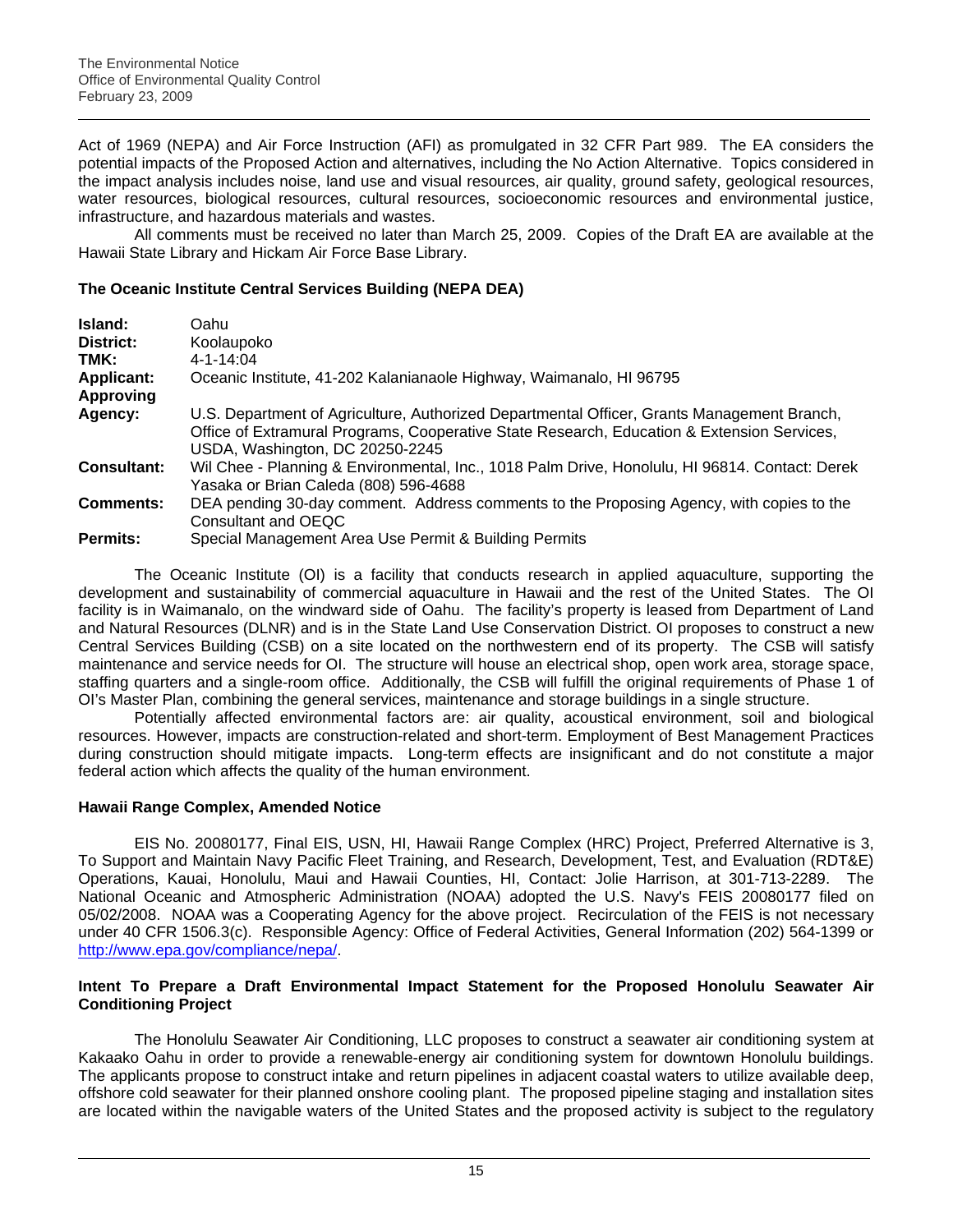jurisdiction of the U.S. Army Corps of Engineers. In order to be considered in preparation of the DEIS, comments and suggestions should be received no later than March 20, 2009.

Send written comments to U.S. Army Corps of Engineers, Honolulu District; ATTN: Regulatory Branch (CEPOH-EC-R/P. Galloway); Building 230; Fort Shafter, HI 96858-5440. Fax comments can be sent to 808-438- 4060. Comments may also be submitted via e-mail to: **[honoluluswac@usace.army.mil.](mailto:honoluluswac@usace.army.mil)** Questions should be addressed to: Mr. Peter Galloway, Tel 808-438-8416.